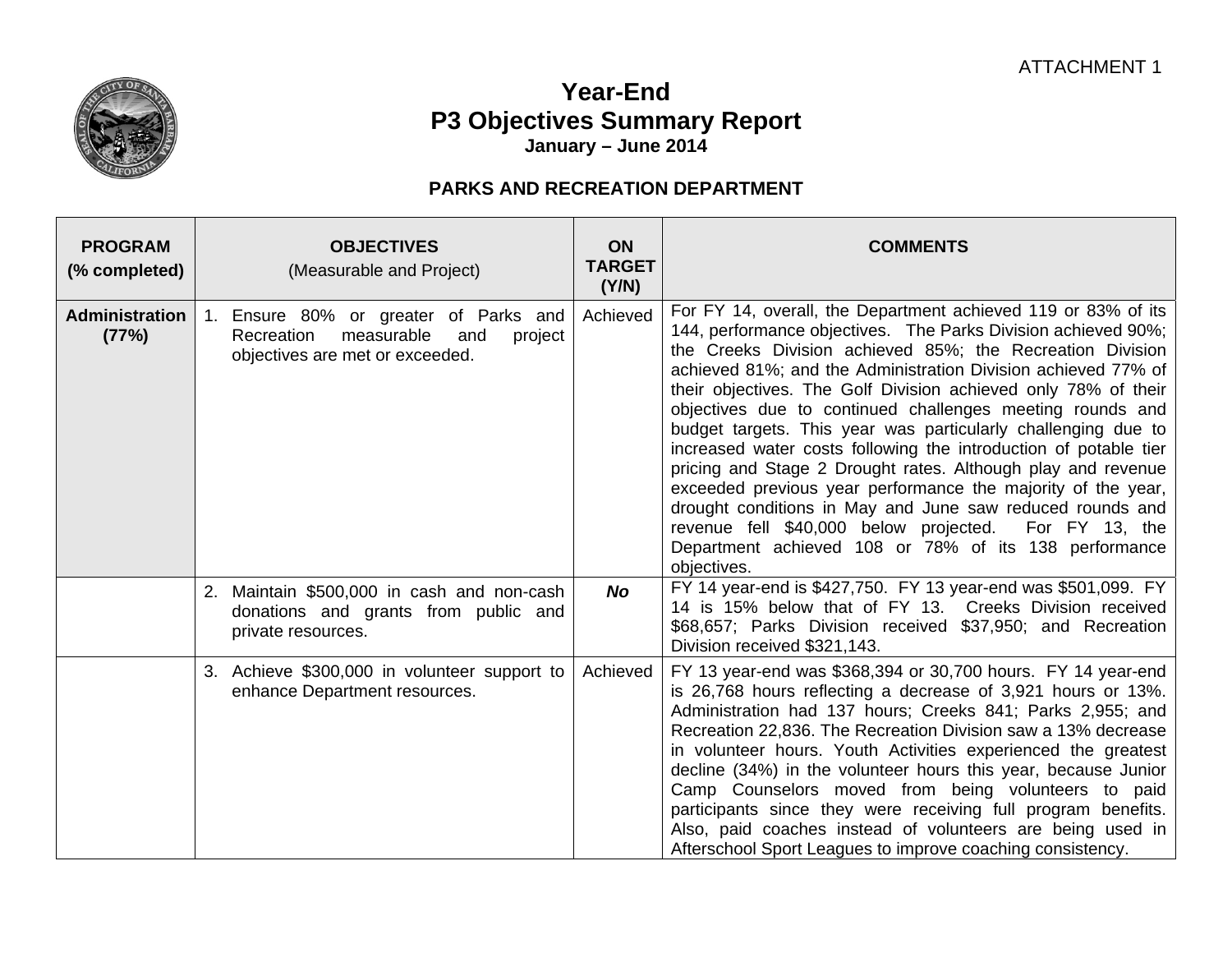| <b>PROGRAM</b><br>(% completed) | <b>OBJECTIVES</b><br>(Measurable and Project)                                                                                                                                                                                                   | <b>ON</b><br><b>TARGET</b><br>(Y/N) | <b>COMMENTS</b>                                                                                                                                                                                                                                                                                                                                                                                                                  |
|---------------------------------|-------------------------------------------------------------------------------------------------------------------------------------------------------------------------------------------------------------------------------------------------|-------------------------------------|----------------------------------------------------------------------------------------------------------------------------------------------------------------------------------------------------------------------------------------------------------------------------------------------------------------------------------------------------------------------------------------------------------------------------------|
|                                 | Mid-Year<br>Year-End<br>4. Complete<br>and<br>expenditure and revenue reports for Parks,<br>Recreation, and Administration Divisions.                                                                                                           | Achieved                            | FY 13 year-end was 2.                                                                                                                                                                                                                                                                                                                                                                                                            |
|                                 | 5. Review and update database for contracts<br>and leases on a monthly basis to ensure all<br>contracts and leases remain current.                                                                                                              | Achieved                            | FY 13 year-end was 12.                                                                                                                                                                                                                                                                                                                                                                                                           |
|                                 | 6. Review and update pending and received<br>grants, donations, and volunteer support<br>database at Mid-year and Year-End basis.                                                                                                               | Achieved                            | FY 13 year-end was 4. (Target changed to $2 -$ Mid-Year and<br>Year-end for FY 14)                                                                                                                                                                                                                                                                                                                                               |
|                                 | 7. Ensure all program budgets are within<br>expenditure<br>and<br>budget<br>revenue<br>appropriations, and<br>that any revenue<br>shortfalls are equally met by expenditure<br>savings.                                                         | Achieved                            | At year-end, the Department is projecting that it will meet its<br>overall expenditure and revenue budget appropriations.                                                                                                                                                                                                                                                                                                        |
|                                 | 8. Complete the annual Grants and Donations<br>Report.                                                                                                                                                                                          | Achieved                            | Grants and donations received through the fourth quarter are<br>included in the grants and donations report.                                                                                                                                                                                                                                                                                                                     |
|                                 | 9. Serve on the local steering committee and<br>partner with local parks and gardens<br>organizations to coordinate National Public<br>Gardens Day 2014 and related activities to<br>promote better community awareness of<br>City parks.       | Achieved                            | Several major public gardens, including City Parks and<br>Recreation, form the Santa Barbara Public Gardens Partnership<br>which hosted the second annual "May is Public Gardens Month<br>in Santa Barbara." Grants and donations were secured for the<br>2014 program, which included a number of well attended special<br>events throughout the area.                                                                          |
|                                 | 10. Work with the Park and Recreation<br>Community (PARC) Foundation Board of<br>Directors to strengthen the organization,<br>which will in turn increase the Foundation's<br>ability to raise funds in support of the<br>Department's mission. | Achieved                            | Several new board members have joined PARC, bringing strong<br>backgrounds in community events and fundraising. In December,<br>PARC sponsored the Department's 90 <sup>th</sup> Birthday Celebration,<br>raising sufficient funds to pay for the event and additional funds<br>to support PARC operations. Funds raised through the second<br>annual Magic on the Urban Wine Trail event exceeded that of<br>last year's event. |
|                                 | 11. Provide recommendations to City Council<br>by June 2014, on the Westside Boys and<br>Girls Club facility lease which terminates<br>August 17, 2014.                                                                                         | <b>No</b>                           | A closed session was held on October 15, 2013, for City Council<br>to provide direction on lease negotiations. Staff continues to<br>meet on a monthly basis to negotiate a new lease. A follow up<br>closed session with City Council will be scheduled shortly.                                                                                                                                                                |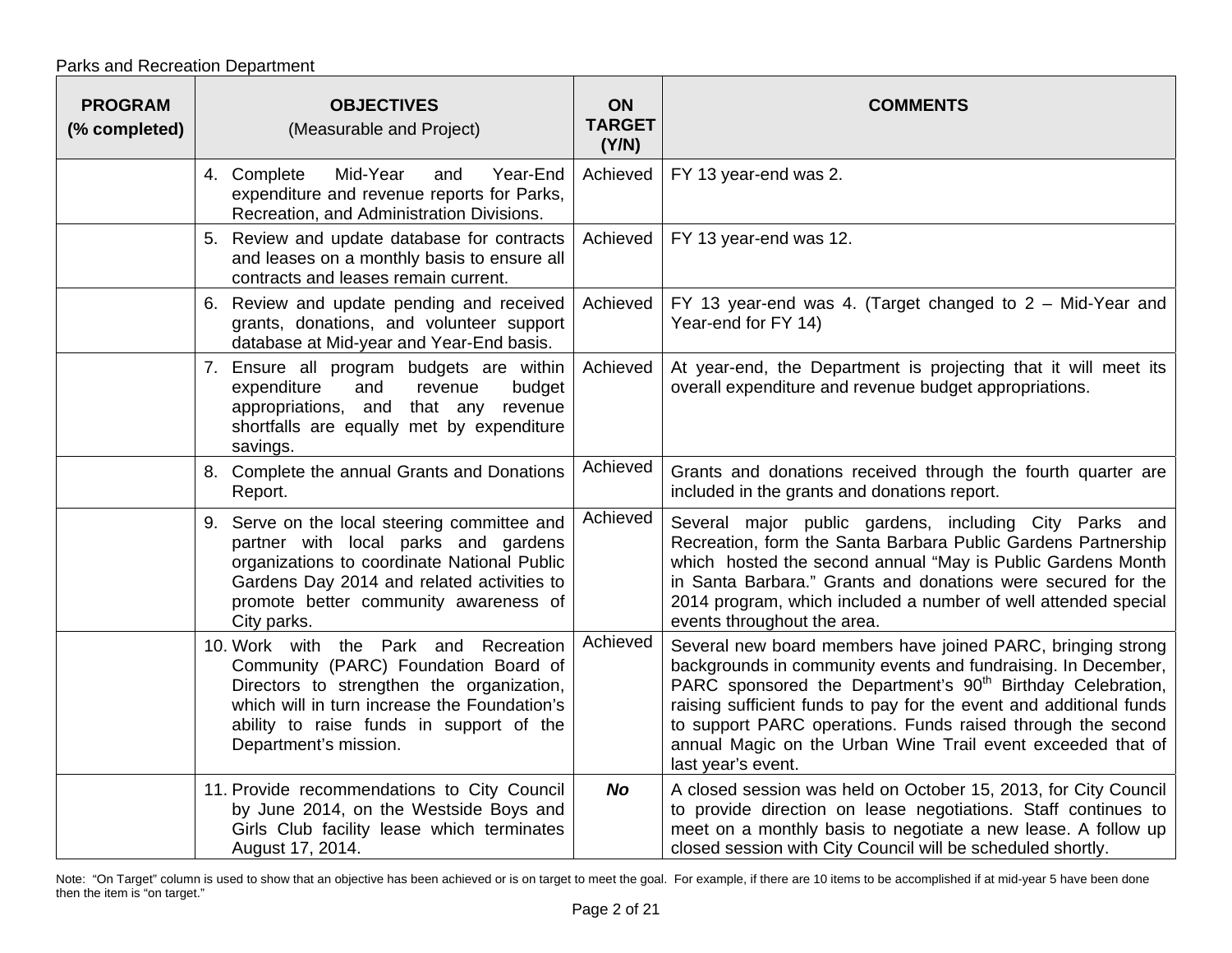|  | Parks and Recreation Department |
|--|---------------------------------|
|--|---------------------------------|

| <b>PROGRAM</b><br>(% completed)      | <b>OBJECTIVES</b><br>(Measurable and Project)                                                                                                                                  | <b>ON</b><br><b>TARGET</b><br>(Y/N) | <b>COMMENTS</b>                                                                                                                                                                                                                                                                                     |
|--------------------------------------|--------------------------------------------------------------------------------------------------------------------------------------------------------------------------------|-------------------------------------|-----------------------------------------------------------------------------------------------------------------------------------------------------------------------------------------------------------------------------------------------------------------------------------------------------|
| Project Mgt.<br><b>Team</b><br>(73%) | 1. Ensure that 75% of the capital improvement<br>projects are completed within the approved<br>budget.                                                                         | Achieved                            | In the third quarter, the Chase Palm Park Playground<br>Replacement Project was completed within the approved budget,<br>and the Alameda Restroom Removal was completed below<br>budget. Willowglen Renovations were completed within budget<br>in the fourth quarter. FY 13 year-to-date was 100%. |
|                                      | 2. Complete the quarterly status report for<br>Capital Improvement Program.                                                                                                    | Achieved                            | FY 13 year-to-date was 4.                                                                                                                                                                                                                                                                           |
|                                      | 3. Complete infrastructure improvements and<br>renovation of the Chase Palm Park<br>Playground.                                                                                | Achieved                            | New playground installation was complete at the end of<br>February. All other infrastructure improvements are complete.                                                                                                                                                                             |
|                                      | 4. Complete the third year of Bird Refuge<br>Maintenance and Management Program.                                                                                               | Achieved                            | The second year of restoration planting was complete in<br>December.                                                                                                                                                                                                                                |
|                                      | 5. Complete design and<br>permitting<br>for<br>renovation of Kids World.                                                                                                       | <b>No</b>                           | The structural assessment was complete in March. Additional<br>playground feature design work is needed prior to permit<br>application.                                                                                                                                                             |
|                                      | 6. Submit the Annual<br>Maintenance<br>and<br>Financial Report to the Parma Park<br>Trustee.                                                                                   | Achieved                            | The Annual Maintenance and Financial Report was submitted to<br>the Parma Park Co-Trustees in January.                                                                                                                                                                                              |
|                                      | 7. Complete Park Safety and Infrastructure<br>Improvement Projects at Oak Park, La<br>Mesa Park, Willowglen Park, and Parque<br>de los Niños.                                  | Achieved                            | Projects at Oak Park and Parque de los Niños are complete.<br>Projects at La Mesa Park and Willowglen Park were complete in<br>the third quarter.                                                                                                                                                   |
|                                      | 8. Complete design and permitting for the<br>Cabrillo Ball Field Home Run Fence<br>Project.                                                                                    | <b>No</b>                           | Project was delayed due to the extended time required to recruit<br>a new staff planner.                                                                                                                                                                                                            |
|                                      | design<br>initiate<br>9. Complete<br>and<br>implementation of Park and Facility Sign<br>Replacement Program.                                                                   | <b>No</b>                           | Project was delayed due to the extended time required to recruit<br>a new staff planner.                                                                                                                                                                                                            |
|                                      | 10. Provide leadership to the Multi-agency<br>Front Country Trails Program to address<br>maintenance, management and multi-use<br>safety concerns of the Front Country Trails. | Achieved                            | Two-year work plan was complete in December. Recruitment of<br>Trails Maintenance Coordinator was complete in May.                                                                                                                                                                                  |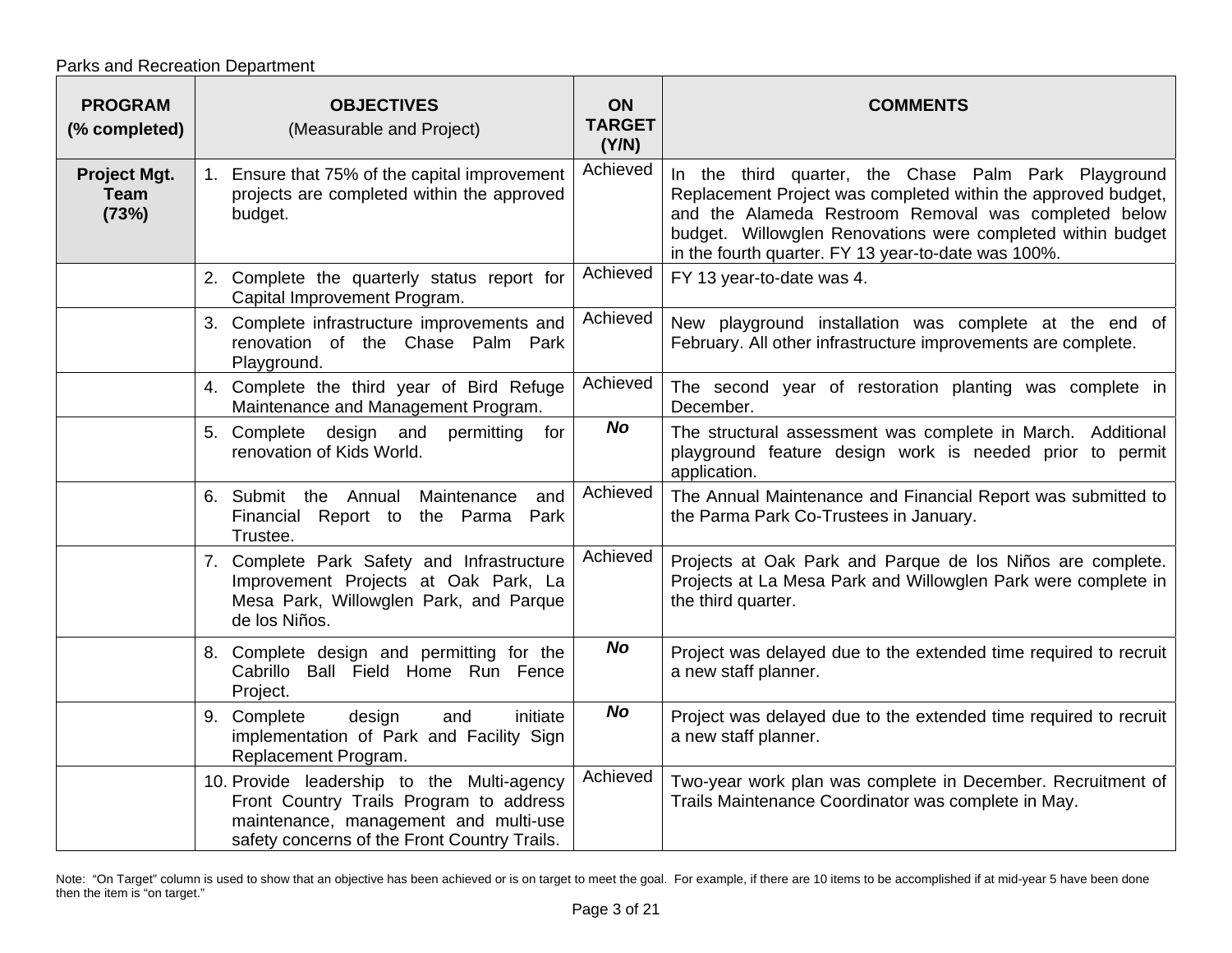| <b>PROGRAM</b><br>(% completed) | <b>OBJECTIVES</b><br>(Measurable and Project)                                                                      | <b>ON</b><br><b>TARGET</b><br>(Y/N) | <b>COMMENTS</b>                                                                                                                                                                                                                                                                                                                                                                                                                                                                                                                                                           |
|---------------------------------|--------------------------------------------------------------------------------------------------------------------|-------------------------------------|---------------------------------------------------------------------------------------------------------------------------------------------------------------------------------------------------------------------------------------------------------------------------------------------------------------------------------------------------------------------------------------------------------------------------------------------------------------------------------------------------------------------------------------------------------------------------|
|                                 | 11. Complete development of the Urban Forest<br>Management Plan.                                                   | Achieved                            | The plan was adopted by the City Council On April 8, 2014.                                                                                                                                                                                                                                                                                                                                                                                                                                                                                                                |
| <b>Creeks</b><br>(85%)          | Maintain 95% response rate to enforcement<br>1.<br>calls within three working days.                                | Achieved                            | A total of 210 enforcement calls were received and responded to<br>during FY 14. Creeks staff responded to all of the calls on the<br>same day they were received. During FY 13, the response rate<br>was 100%.                                                                                                                                                                                                                                                                                                                                                           |
|                                 | 2. Perform 95% of creek clean-ups within 48<br>hours of work order.                                                | Achieved                            | During FY 14, 99.5% of clean-ups were performed within 48<br>hours of work order. 109,980 lbs. of materials were removed.<br>Items included 578 paint cans, 113 bicycles, 157 grocery carts,<br>67 mattresses, bedding (blankets, cardboard, etc.), clothing, 480<br>occurrences of feces, 107 pieces of assorted furniture,<br>appliances, 260 plastic bags, many bottles, cans, and other<br>trash. During FY 13, 99% of clean-ups were conducted within 48<br>hours of work order.                                                                                     |
|                                 | 3. Achieve participation of an additional 20<br>businesses in certified<br>clean<br>water<br>business program.     | Achieved                            | Creeks staff inspected and certified 20 businesses during FY 14:<br>Francisco's Mobile Detailing, Yogurtland, Rockin' Yogurt, Vernon<br>Construction, Peet's on Upper State, Anchor Woodfire Kitchen,<br>The Shop Café, Alchemy Café, Adama, Panino Montecito,<br>Enterprise Fish Co., Santa Barbara Painting and Drywall, Toma<br>Restaurant & Bar, B&R Carpet Cleaning, Pickles & Swiss,<br>Marty's Pizza, Hot Spots Espresso Inc, Value Added Building<br>Inc., Westside Auto Repair, and Coleman Carpet Cleaners, Inc.<br>During FY 13, 20 businesses were certified. |
|                                 | 4. Provide bilingual information programs<br>regarding clean water and creeks issues to<br>the public every month. | Achieved                            | Bilingual outreach messages continue to be broadcast on Rincon<br>Broadcasting and KDB radio stations. Bilingual ads continue to<br>run in MTD buses and on bus exteriors during the summer<br>months. Spanish print ads are running in SB Latino, a local<br>weekly Spanish language newspaper published by the SBNP.<br>English print ads continue in the Independent. Spanish and<br>English TV ads continued running on Cox Media, KEYT, KSBY,<br>and Univision. During FY 13, 12 programs were active.                                                               |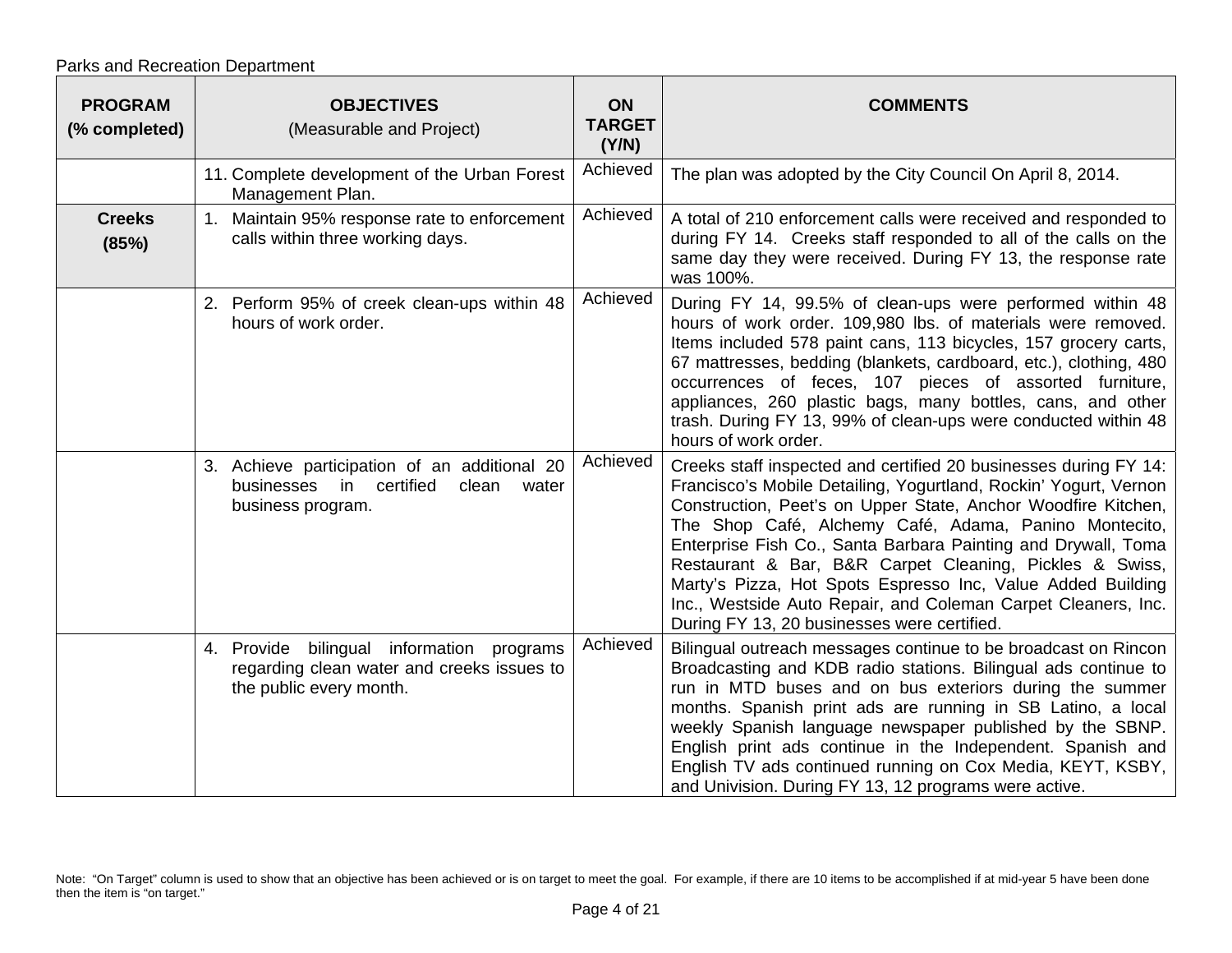Parks and Recreation Department

| <b>PROGRAM</b><br>(% completed) | <b>OBJECTIVES</b><br>(Measurable and Project)                                                                                                                                                                         | ON<br><b>TARGET</b><br>(Y/N) | <b>COMMENTS</b>                                                                                                                                                                                                                                                                                                                                                                                                                                                                                                                                                                                                                                                                                                                                                                                                                                                                                                                                                                                                        |
|---------------------------------|-----------------------------------------------------------------------------------------------------------------------------------------------------------------------------------------------------------------------|------------------------------|------------------------------------------------------------------------------------------------------------------------------------------------------------------------------------------------------------------------------------------------------------------------------------------------------------------------------------------------------------------------------------------------------------------------------------------------------------------------------------------------------------------------------------------------------------------------------------------------------------------------------------------------------------------------------------------------------------------------------------------------------------------------------------------------------------------------------------------------------------------------------------------------------------------------------------------------------------------------------------------------------------------------|
|                                 | 5. Provide watershed education programs to<br>at least 3,000 school-age children in Santa<br>Barbara.                                                                                                                 | Achieved                     | During FY 14, Explore Ecology (a program of Art From Scrap)<br>and Creeks Division staff conducted presentations reaching<br>3,057 children. During FY 13, 4,608 youth received watershed<br>education presentations.                                                                                                                                                                                                                                                                                                                                                                                                                                                                                                                                                                                                                                                                                                                                                                                                  |
|                                 | 6. Inspect at least ten large City facilities for<br>compliance with water pollution prevention<br>best management practices.                                                                                         | Achieved                     | Twelve facilities were inspected during the FY 14. During FY 13,<br>eight facilities were inspected. (FY 13 goal was five).                                                                                                                                                                                                                                                                                                                                                                                                                                                                                                                                                                                                                                                                                                                                                                                                                                                                                            |
|                                 | 7. Provide public education on storm water<br>impacts and clean water solutions at six<br>community events per year.                                                                                                  | Achieved                     | During FY 14, Creeks Division staff provided information at the<br>following events: Surfrider Foundation Mixer on 8/15; Creek<br>Week Storm Water Infiltration Project Demonstration Events at<br>Stevens Park on 9/24 and at the Westside Neighborhood Center<br>9/26; Creek Week Land Shark Tour on 9/28; the Harbor and<br>Seafood Festival on 10/12; Storm Water Infiltration Project<br>Ribbon Cutting at Oak Park on 1/29; Salmonid Restoration<br>Federation Conference Poster Session on 3/21; and the Earth<br>Day Festival on 4/26 and 27. During FY 13, six events were<br>attended.                                                                                                                                                                                                                                                                                                                                                                                                                       |
|                                 | 8. Conduct 5 community creek stewardship<br>and cleanup projects. (These projects can<br>be considered Neighborhood Task Force<br>projects because they are geared toward<br>improving creek areas in neighborhoods.) | Achieved                     | During the FY 14, the Creeks Division hosted the following<br>stewardship and cleanup projects: East Beach Clean-Up at<br>Sycamore Creek on 7/6; East Beach Clean-Up at the Mission<br>Creek Lagoon on 7/11; Storm Drain Marking Event with Horny<br>Toad Clothing on 7/12; East Beach Clean-Up at the Mission<br>Creek Lagoon on 9/23; Creek Week Native Planting at Stevens<br>Park on 9/24; Creek Week Sycamore Creek Clean-Up with Santa<br>Barbara Zoo on 9/25; Looking Good Santa Barbara clean-up of<br>Old Mission Creek and storm drain marking near Ortega Park on<br>10/12; Sycamore Creek planting with local residents on 10/14<br>and 15; San Marcos High School Beach Clean-Up at Mission<br>Lagoon on 1/11; Mission Creek Clean-Up at the Lower Caltrans<br>Channel with the Levi's Store on 1/24; Native Planting with Cate<br>School along Mission Creek at Oak Park on 1/29, and Mission<br>Lagoon and West Beach Clean-Ups with MERITO on 4/10 and<br>18. During FY 13, seven projects took place. |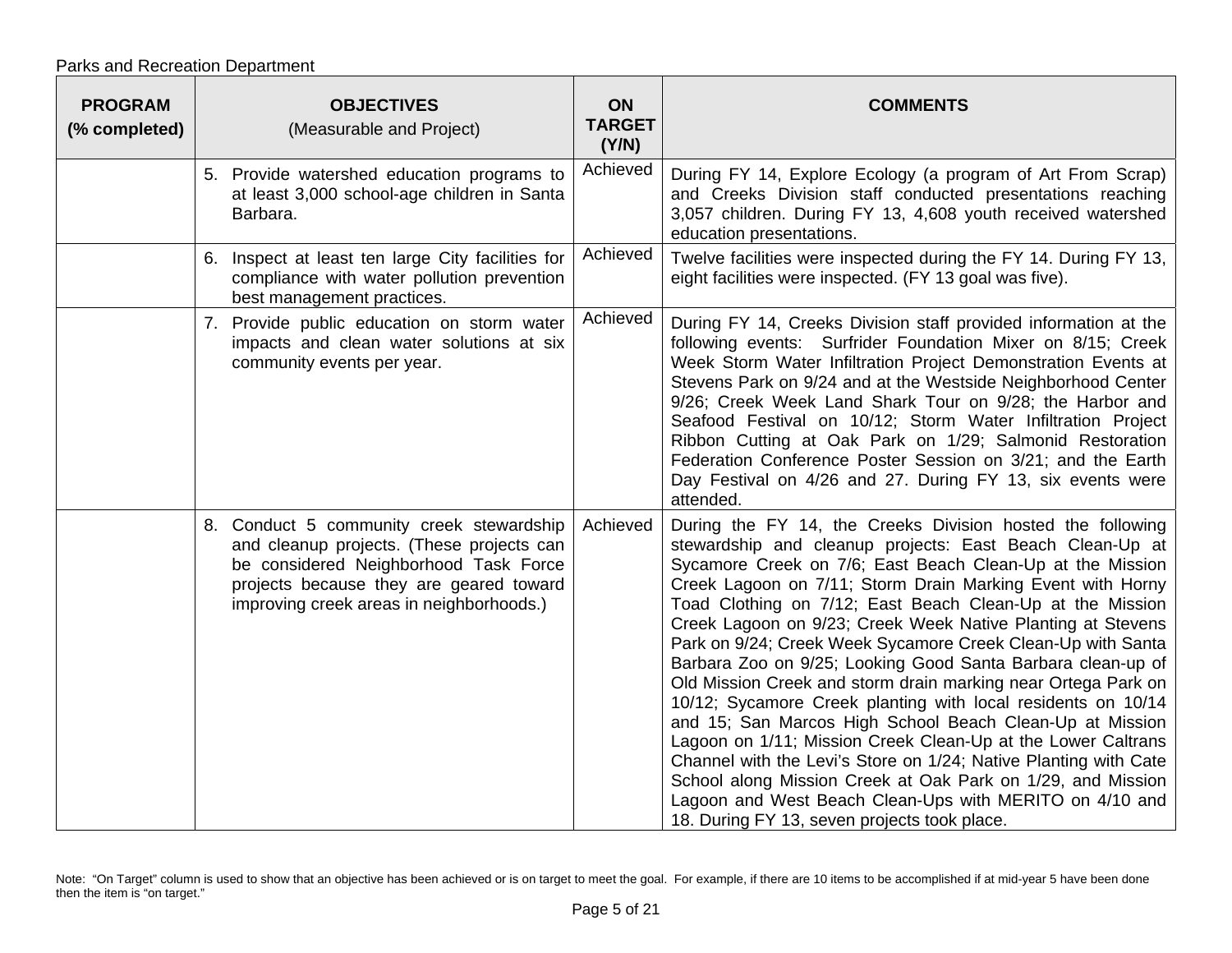| <b>PROGRAM</b><br>(% completed) | <b>OBJECTIVES</b><br>(Measurable and Project)                                                                                                                       | ON<br><b>TARGET</b><br>(Y/N) | <b>COMMENTS</b>                                                                                                                                                                                                                                                                                                                                                                                                                                                                                |
|---------------------------------|---------------------------------------------------------------------------------------------------------------------------------------------------------------------|------------------------------|------------------------------------------------------------------------------------------------------------------------------------------------------------------------------------------------------------------------------------------------------------------------------------------------------------------------------------------------------------------------------------------------------------------------------------------------------------------------------------------------|
|                                 | 9. Conduct 90% of scheduled<br>biweekly<br>monitoring of integrator sites and quarterly<br>sampling of watershed sites.                                             | Achieved                     | There were 103 monitoring events scheduled during FY 14, and<br>100 were conducted as scheduled.<br>During FY 13, 99% of<br>scheduled monitoring took place.                                                                                                                                                                                                                                                                                                                                   |
|                                 | 10. Apply for a minimum of four new grants.                                                                                                                         | <b>NO</b>                    | During FY 14, three grant applications were submitted: The<br>Creeks Division is a co-applicant (UCSB is lead PI) for Clean<br>Beaches Initiative grant to conduct microbial source tracking in<br>the City of Santa Barbara. The Creeks Division also submitted<br>concept and full proposals for Round 2 of the Proposition 84<br>Stormwater Grant Program to design and construct the LID<br>Streets, Sidewalks, and Alleys Project. During FY 13, 12 grant<br>applications were submitted. |
|                                 | 11. Inspect at least five commercial facilities<br>(100,000 square feet or greater) for<br>compliance with water pollution prevention<br>best management practices. | Achieved                     | During FY 14, Creeks staff inspected Santa Barbara Home<br>Improvement Center, Santa Barbara Museum of Natural History,<br>Nurse/Hospice Care, Drier Museum, and Ralphs (Chapala).<br>During FY 13, five inspections were completed.                                                                                                                                                                                                                                                           |
|                                 | 12. Sign up at least 50 additional e-mail<br>subscribers for Creeks Division information.                                                                           | Achieved                     | During FY 14, 59 subscribers signed up for the monthly email<br>newsletter, and 14 subscribers signed up for Creeks Advisory<br>Committee meeting announcements. During FY 13, 108 new<br>subscribers signed up.                                                                                                                                                                                                                                                                               |
|                                 | 13. Complete at least six planting projects<br>and/or plant at least 30 trees through the<br>new Creek Tree Program.                                                | Achieved                     | During FY14, three projects were completed and 42 native trees<br>were installed. During FY 13, four projects were completed and<br>93 native trees installed.                                                                                                                                                                                                                                                                                                                                 |
|                                 | 14. Provide at least eight businesses with clean<br>water equipment through the new Business<br>Assistance Program.                                                 | <b>NO</b>                    | During FY 14, staff provided six businesses with clean water<br>products. All twenty newly certified businesses were evaluated<br>for whether they needed products, and only six demonstrated a<br>During FY 13, five businesses were provided with<br>need.<br>equipment.                                                                                                                                                                                                                     |
|                                 | 15. Remove at least 5,000 square feet of<br>Arundo donax as part of the Invasive Plant<br>Removal program.                                                          | Achieved                     | During FY 14, 38,600 sq. ft. of Arundo was removed. During FY<br>13, approximately 5,100 sq. ft. of Arundo was removed.                                                                                                                                                                                                                                                                                                                                                                        |
|                                 | 16. Increase the number of followers on the<br>Creeks Division Facebook page by 50.                                                                                 | Achieved                     | During FY 14, a total of 191 new subscribers "Liked" the Creeks<br>Division's Facebook page. During FY 13, 78 new people "Liked"<br>the Creeks Division's Facebook page.                                                                                                                                                                                                                                                                                                                       |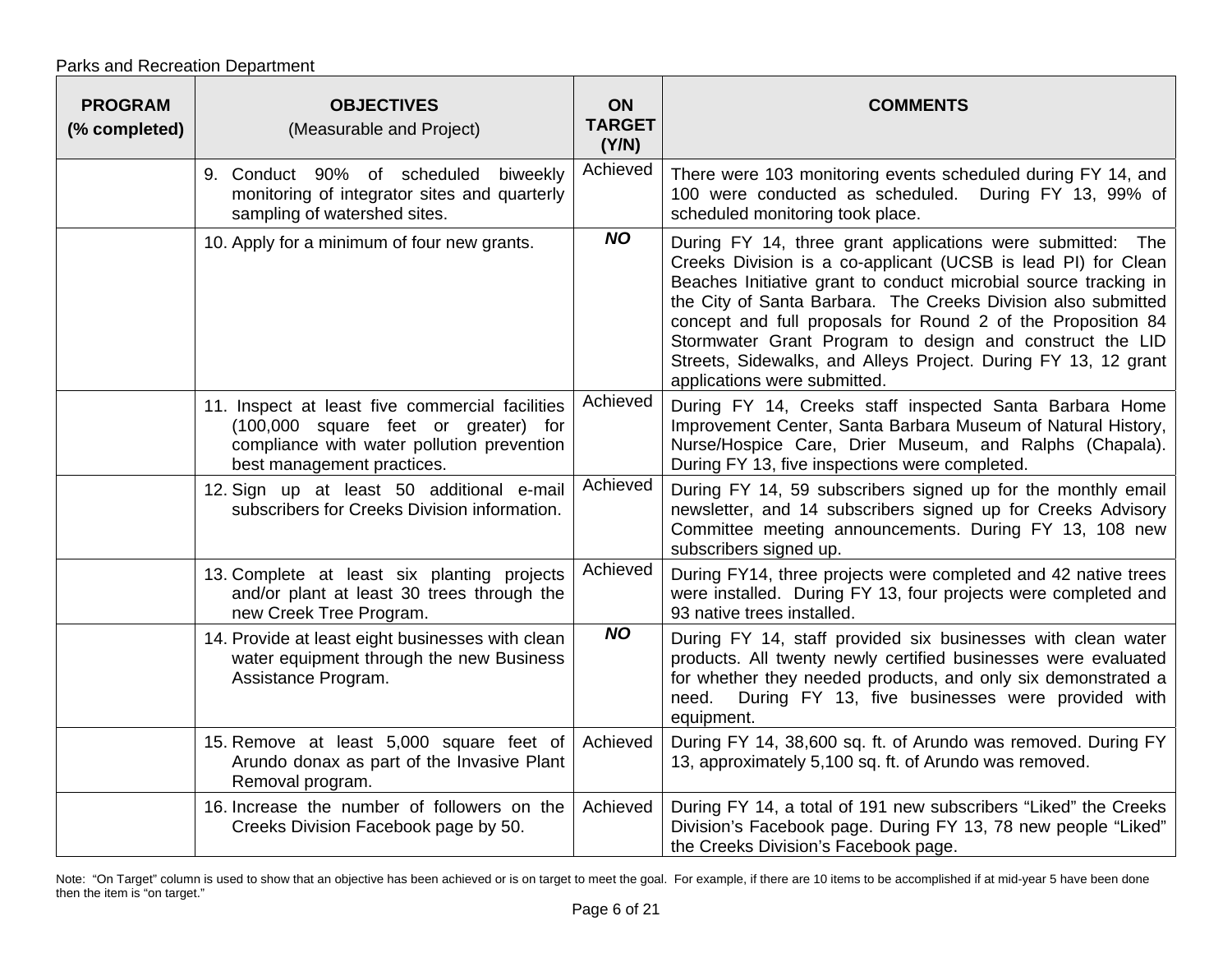Parks and Recreation Department

| <b>PROGRAM</b><br>(% completed) | <b>OBJECTIVES</b><br>(Measurable and Project)                                                                                                                                       | <b>ON</b><br><b>TARGET</b><br>(Y/N) | <b>COMMENTS</b>                                                                                                                                                                                                                                                                                                                                                                                  |
|---------------------------------|-------------------------------------------------------------------------------------------------------------------------------------------------------------------------------------|-------------------------------------|--------------------------------------------------------------------------------------------------------------------------------------------------------------------------------------------------------------------------------------------------------------------------------------------------------------------------------------------------------------------------------------------------|
|                                 | 17. Inspect at least twenty parking lots (with 25<br>spaces or more) for compliance with water<br>pollution prevention best management<br>practices.                                | Achieved                            | During FY 14, staff inspected 22 parking lots. Illicit discharge<br>complaints were the reason for each of these inspections.<br>Eleven of these inspections resulted in NOVs. During FY 13, 27<br>parking lots were inspected (FY 13 goal was ten).                                                                                                                                             |
|                                 | 18. Complete construction of a Storm Water<br>Treatment Retrofit project in a City parking<br>lot.                                                                                  | Achieved                            | Construction of the Stevens Park, Westside Neighborhood<br>Center, and Oak Park parking lot projects was completed during<br>FY 14.                                                                                                                                                                                                                                                              |
|                                 | City's<br>Water<br>19. Complete<br>the<br>Storm<br>Management Program 2013 Annual Report<br>to the Regional Water Quality Control<br>Board.                                         | <b>NO</b>                           | Due to changes in Annual Reporting requirements under the<br>State Water Board's New General Permit, the 2013 Annual<br>Report will be part of an 18-month reporting period that will<br>include 2013 and the first six months of 2014; due on October<br>15, 2014. The 2013/14 Annual Report will be completed and<br>submitted to the Water Board by/before the due date, October<br>15, 2014. |
|                                 | 20. Maintain restoration sites to meet permit<br>conditions, and conduct water quality and<br>habitat analyses to determine success of<br>restoration and water treatment projects. | Achieved                            | All restoration sites were maintained to meet permit conditions<br>during FY 14. All restoration sites were maintained to meet<br>permit conditions during FY 13.                                                                                                                                                                                                                                |
|                                 | 21. Complete grant reporting requirements for<br>all grant funded capital projects.                                                                                                 | Achieved                            | All required grant reports were submitted to funding agencies<br>during FY 14. All required grant reports were submitted to<br>funding agencies during FY 13.                                                                                                                                                                                                                                    |
|                                 | 22. Secure<br>Creeks<br>Advisory<br>Committee<br>support for the Fiscal Year 2014 Water<br>Quality Research and Monitoring Plan.<br>(NEW)                                           | Achieved                            | Committee support for the FY 14 Research Plan was secured in<br>FY 14. This was a new P3 in FY 14.                                                                                                                                                                                                                                                                                               |
|                                 | 23. Produce an annual report summarizing<br>water quality samples collected and results<br>for public distribution.                                                                 | Achieved                            | The FY 13 Annual Water Quality Report was presented to the<br>Creeks Advisory Committee during FY 14.                                                                                                                                                                                                                                                                                            |
|                                 | 24. Initiate Phase II construction of a steelhead<br>fish passage project in the CalTrans<br><b>Channels on Mission Creek.</b>                                                      | Achieved                            | Project construction was completed during FY 14.                                                                                                                                                                                                                                                                                                                                                 |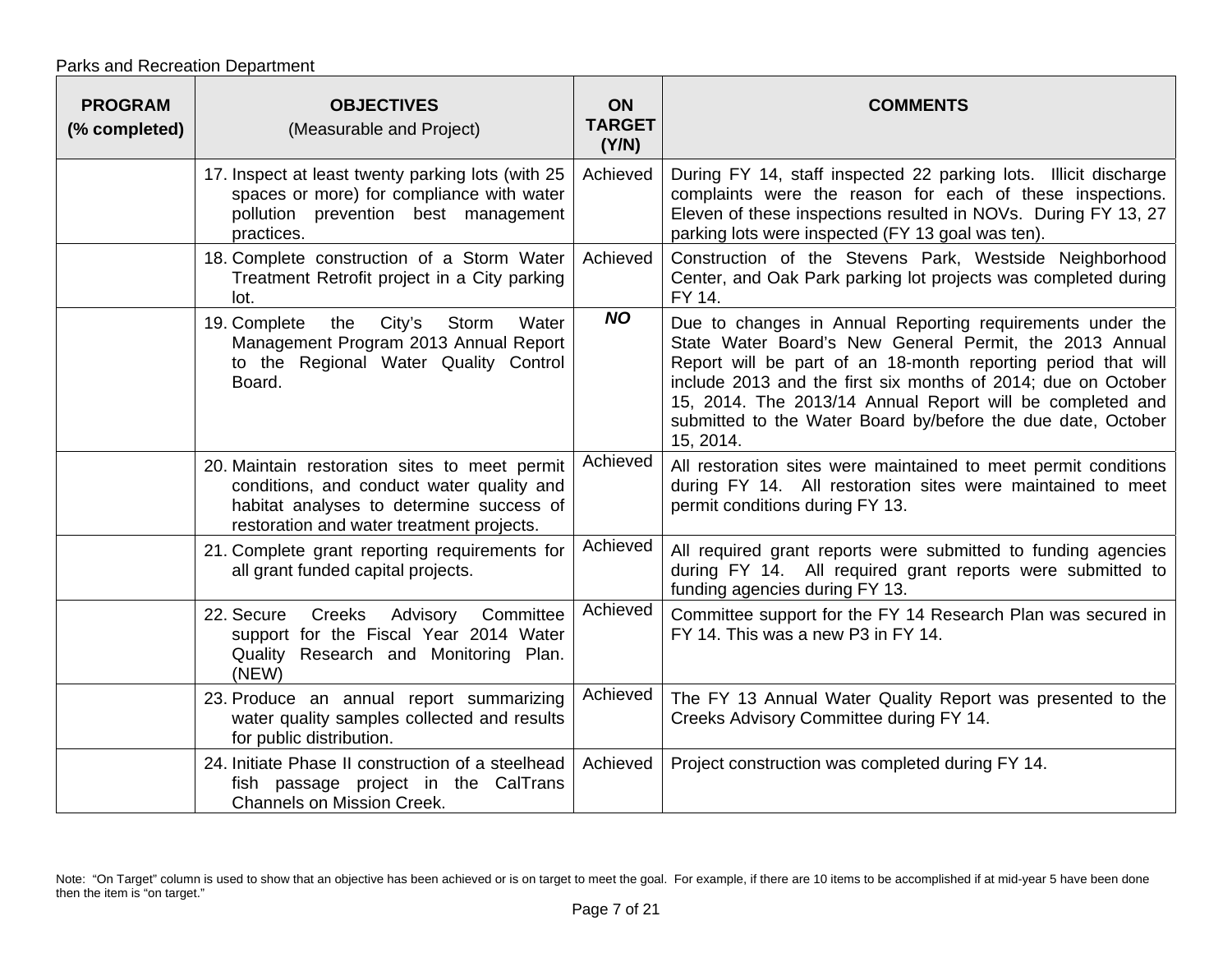| <b>PROGRAM</b><br>(% completed) | <b>OBJECTIVES</b><br>(Measurable and Project)                                                                                                                                                                                         | ON<br><b>TARGET</b><br>(Y/N) | <b>COMMENTS</b>                                                                                                                                                                                                                                                                                                                                                                                                                     |
|---------------------------------|---------------------------------------------------------------------------------------------------------------------------------------------------------------------------------------------------------------------------------------|------------------------------|-------------------------------------------------------------------------------------------------------------------------------------------------------------------------------------------------------------------------------------------------------------------------------------------------------------------------------------------------------------------------------------------------------------------------------------|
|                                 | 25. Initiate outreach and conceptual design for<br>a creek restoration project on Las Positas<br>Creek.                                                                                                                               | Achieved                     | An RFP for a technical feasibility analysis was released in<br>October 2013, and a consultant was selected. The feasibility<br>analysis and conceptual design was completed during FY 14 and<br>public outreach was initiated in June 2014.                                                                                                                                                                                         |
|                                 | 26. Work with Streets Division to review the<br>Street Sweeping Program to ensure the<br>greatest water quality benefit from the<br>Measure B funding, and report the results<br>to the Creeks Advisory Committee by<br>January 2014. | <b>NO</b>                    | Creeks Division staff met with the Streets Division in September<br>2013. Streets Division staff are preparing a comprehensive<br>report on the Street Sweeping Program that was scheduled for<br>completion in December 2013. Creeks Division staff provided a<br>status report to the Creeks Advisory Committee in January 2014.<br>The Streets Division did not complete its report in FY 14. This<br>was a new P3 in FY 14.     |
| Golf<br>(78%)                   | 1. Achieve greens fee revenue per round of<br>\$26.54.                                                                                                                                                                                | Achieved                     | FY 13 year-end was \$24.63. FY 14 was \$26.57. Revenue per<br>round was on target although rounds ended the year 4.6% below<br>budget.                                                                                                                                                                                                                                                                                              |
|                                 | 2. Achieve concession revenue per round of<br>\$5.07.                                                                                                                                                                                 | Achieved                     | FY 13 year-end was \$5.30. FY 14 year-end was \$5.26. Round<br>volumes 4.6% down and strong restaurant performance helped<br>the ratio to increase versus budget. New Pro Shop concession<br>agreement in Nov 2013 reduced City revenue percentage<br>compared to FY 13.                                                                                                                                                            |
|                                 | 3. Increase maintenance cost per round of<br>golf to \$22.49.                                                                                                                                                                         | <b>NO</b>                    | FY 13 year-end was \$23.92. FY 14 year-end was \$24.12.<br>Drought conditions and increased water costs following the<br>introduction of potable tier pricing and Stage 2 Drought rates<br>meant that Golf spent \$63,600 more than adopted budget. Other<br>savings could not offset this increase. Moreover a reduction in<br>rounds pushes the ratio higher.                                                                     |
|                                 | 4. Achieve 65,530 rounds of golf.                                                                                                                                                                                                     | <b>NO</b>                    | FY 13 year-end was 61,030. FY 14 Rounds were 62,512, up<br>2.4% over FY 13, but 4.6% below target. Golf volumes across<br>the country continue to decline or at best are flat. A warm winter<br>helped to encourage golfers to play our course; however, drought<br>conditions in May and June appear to be impacting play levels.<br>At mid-year play was up 4.3%. Q3 was up 11.8%, but Q4 was<br>down 7.4% compared to last year. |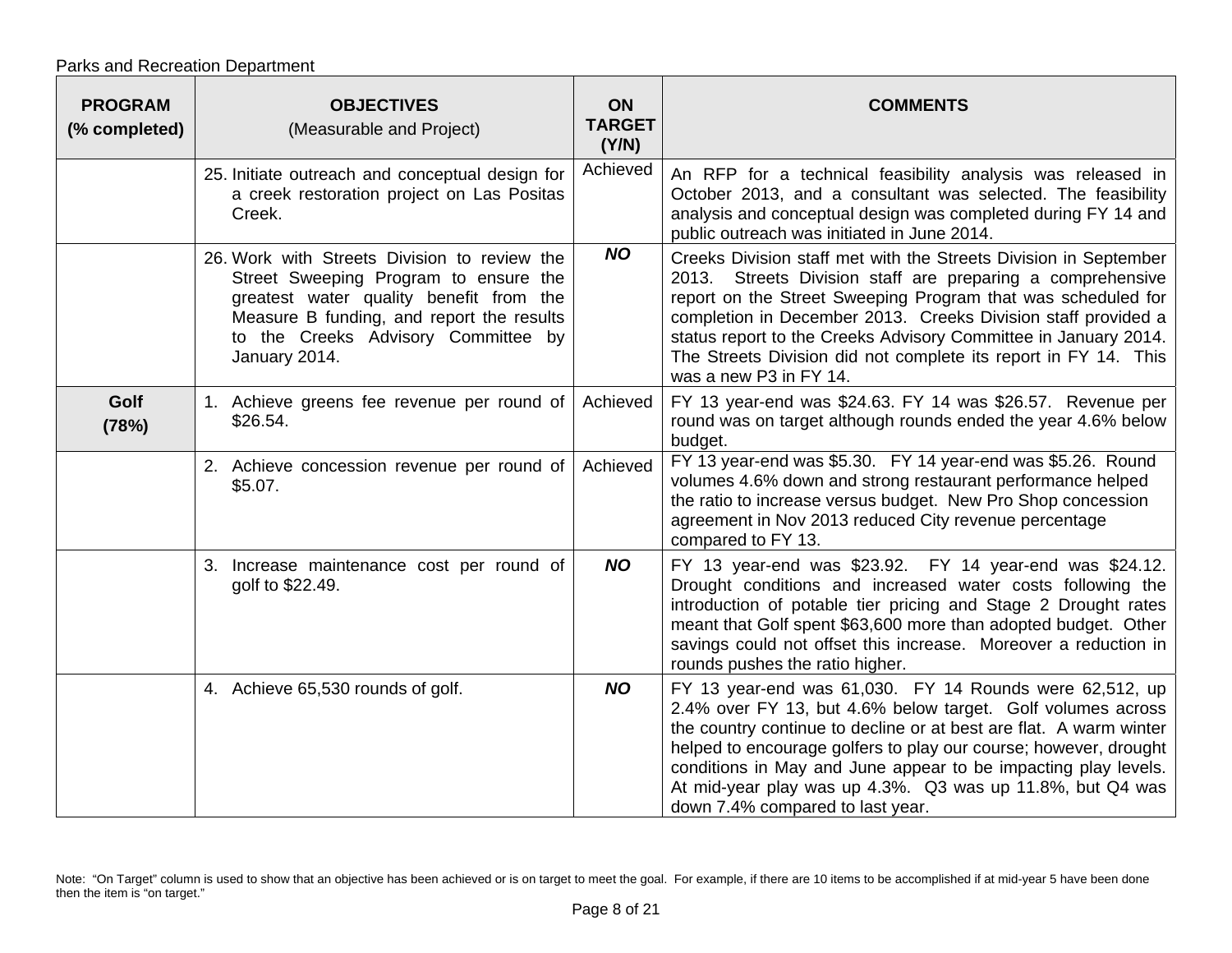Parks and Recreation Department

| <b>PROGRAM</b><br>(% completed)                                    | <b>OBJECTIVES</b><br>(Measurable and Project)                                                                                                                                            | <b>ON</b><br><b>TARGET</b><br>(Y/N) | <b>COMMENTS</b>                                                                                                                                                                                                                              |
|--------------------------------------------------------------------|------------------------------------------------------------------------------------------------------------------------------------------------------------------------------------------|-------------------------------------|----------------------------------------------------------------------------------------------------------------------------------------------------------------------------------------------------------------------------------------------|
|                                                                    | 5. Maintain the number of reportable injuries<br>at 1 or less by holding monthly co-worker<br>safety meetings.                                                                           | Achieved                            | FY 13 year-end was zero. The staff at Santa Barbara Golf Club<br>takes pride in their safety record.                                                                                                                                         |
|                                                                    | 100% of monthly vehicle<br>6. Complete<br>inspection reports for each golf vehicle.                                                                                                      | Achieved                            | FY 13 year-end was 100%. For greater staff efficiency, a new<br>policy on vehicle inspections was implemented such that only<br>equipment that is in use is inspected; for example in Q1 and Q2<br>only 50% of all machinery was in service. |
|                                                                    | 7. Spray compost tea and/or seaweed on<br>greens biweekly to increase microbial<br>activity in soil and decrease use of<br>fungicides.                                                   | Achieved                            | FY 13 year-end was 31. FY 14 was 28.                                                                                                                                                                                                         |
|                                                                    | 8. Limit full fungicide applications to greens to<br>four or less per calendar year. (Green<br>objective)                                                                                | Achieved                            | FY 13 year-end was 5. FY 14 was 3. Removing the fungus from<br>the greens has been a priority for staff; however, aerification and<br>extra focus from staff has reduced the requirement for<br>applications.                                |
|                                                                    | 9. Complete monthly pesticide usage reports<br>on-time as required by the County<br>Agricultural Commissioner.                                                                           | Achieved                            | Staff report weekly to the County Agricultural Commissioner.                                                                                                                                                                                 |
| <b>Park</b><br><b>Operations</b><br><b>Management</b><br>$(100\%)$ | 1. Achieve 85% of Parks Division objectives.                                                                                                                                             | Achieved                            | The Parks Division met 27 of 30 objectives. FY 13 was 23 of 24<br>or 96%.                                                                                                                                                                    |
|                                                                    | 2. Maintain 360 acres of developed parkland<br>at a cost of \$11,691 per acre.                                                                                                           | Achieved                            | FY 13 year-end was \$10,507. FY 14 year-end was \$10,778.                                                                                                                                                                                    |
|                                                                    | 3. Maintain 1,183 acres of open space at a<br>cost of \$395 per acre.                                                                                                                    | Achieved                            | FY 13 year-end was \$355. FY 14 year-end is \$364.                                                                                                                                                                                           |
|                                                                    | 4. Provide walkthrough inspections with<br>Downtown Organization for 12 blocks of<br>State Street 4 times per year to ensure<br>conformance to standards and contract<br>specifications. | Achieved                            | FY 13 year-end was 4. FY 14 was 4. Third quarter walkthrough<br>was held March 13, 2014. Fourth quarter walkthrough was held<br>June 19, 2014.                                                                                               |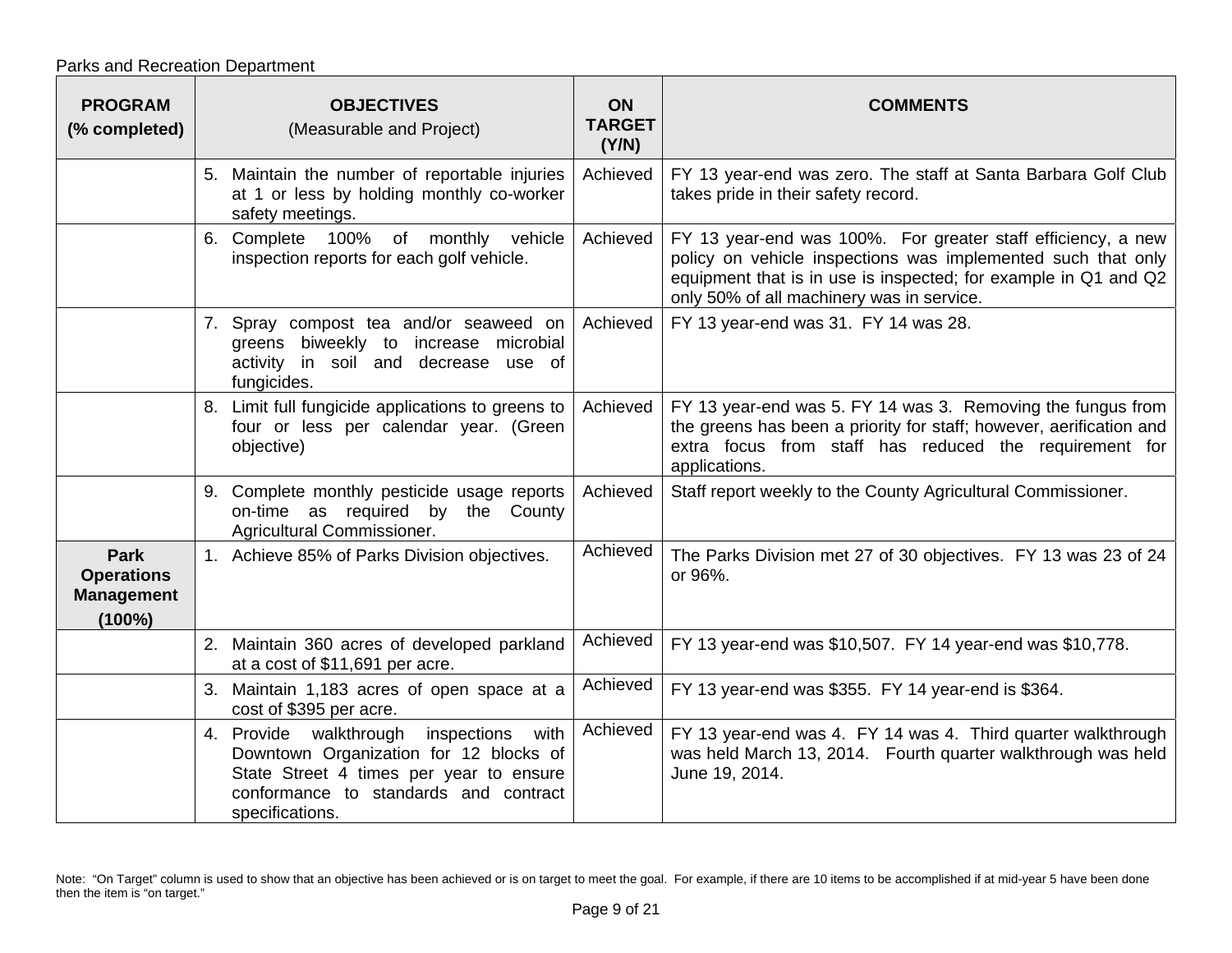| <b>PROGRAM</b><br>(% completed)                                   | <b>OBJECTIVES</b><br>(Measurable and Project)                                                                                    | <b>ON</b><br><b>TARGET</b><br>(Y/N) | <b>COMMENTS</b>                                                                                                                                                                                                                                       |
|-------------------------------------------------------------------|----------------------------------------------------------------------------------------------------------------------------------|-------------------------------------|-------------------------------------------------------------------------------------------------------------------------------------------------------------------------------------------------------------------------------------------------------|
|                                                                   | 5. Complete 10 park volunteer workdays.<br>Complete 10 park volunteer workdays and<br>foster development of a volunteer program. | Achieved                            | Twelve volunteer workdays were held at Bohnett Park (2),<br>Shoreline Park, Ortega Park, Micheltorena/San Andres St.<br>Overpass., A.C. Postel Memorial Rose Garden (4), Alice Keck<br>Park Memorial Gardens (2), and Franceschi Park.                |
|                                                                   | 6. Complete annual vegetation management<br>work program in open space parks in high<br>fire risk areas.                         | Achieved                            | Work was completed on May 26, 2014.                                                                                                                                                                                                                   |
|                                                                   | 7. Prepare and deliver the City's annual IPM<br>report by June 2014.                                                             | Achieved                            | Report presented to City Council on May 13, 2014.                                                                                                                                                                                                     |
| Grounds &<br><b>Facilities</b><br><b>Maintenance</b><br>$(100\%)$ | 1. Make 100% of reported safety issues safe<br>within an average of 8 work hours of<br>notification.                             | Achieved                            | All 30 reported safety issues were secured or repaired the same<br>work day as the report was received. FY 13 performance was<br>100%.                                                                                                                |
|                                                                   | 2. Complete 100% of monthly parks safety<br>inspections.                                                                         | Achieved                            | FY 14 year-end was 504. These monthly written safety reports<br>are completed by the Senior Grounds Maintenance Workers or<br>Crew Leaders assigned to a particular area. FY 13 performance<br>was 504.                                               |
|                                                                   | non-safety work orders<br>3. Complete<br>125<br>annually.                                                                        | Achieved                            | All 132 non-safety work orders issued were completed. FY 13<br>performance was 136. There is a 2% decrease in this objective<br>from FY 13 to FY 14.                                                                                                  |
|                                                                   | 4. Ensure that 75%<br>grounds<br>of<br>parks<br>established<br>inspections<br>meet<br>park<br>maintenance standards.             | Achieved                            | Park sites are inspected to ensure they meet the standards of<br>care set out in the Parks Maintenance Standards Manual<br>developed by the Department. FY 13 performance was 80.5%.<br>There is a 2% increase in this objective from FY 13 to FY 14. |
|                                                                   | Point<br>Skater's<br>5. Clean<br>and<br>inspect<br>skateboard park daily.                                                        | Achieved                            | The Skater's Point facility was cleaned and inspected at least<br>once every day, including weekends. Staff inspects the site for<br>graffiti, vandalism, and abnormal wear and cleans the site of<br>debris. FY 13 performance was 365.              |
|                                                                   | 6. Complete monthly pesticide usage reports<br>on time, as required by the County<br>Agricultural Commissioner.                  | Achieved                            | These monthly reports are required by law and form a permanent<br>record kept by the County Agricultural Commissioner's Office.                                                                                                                       |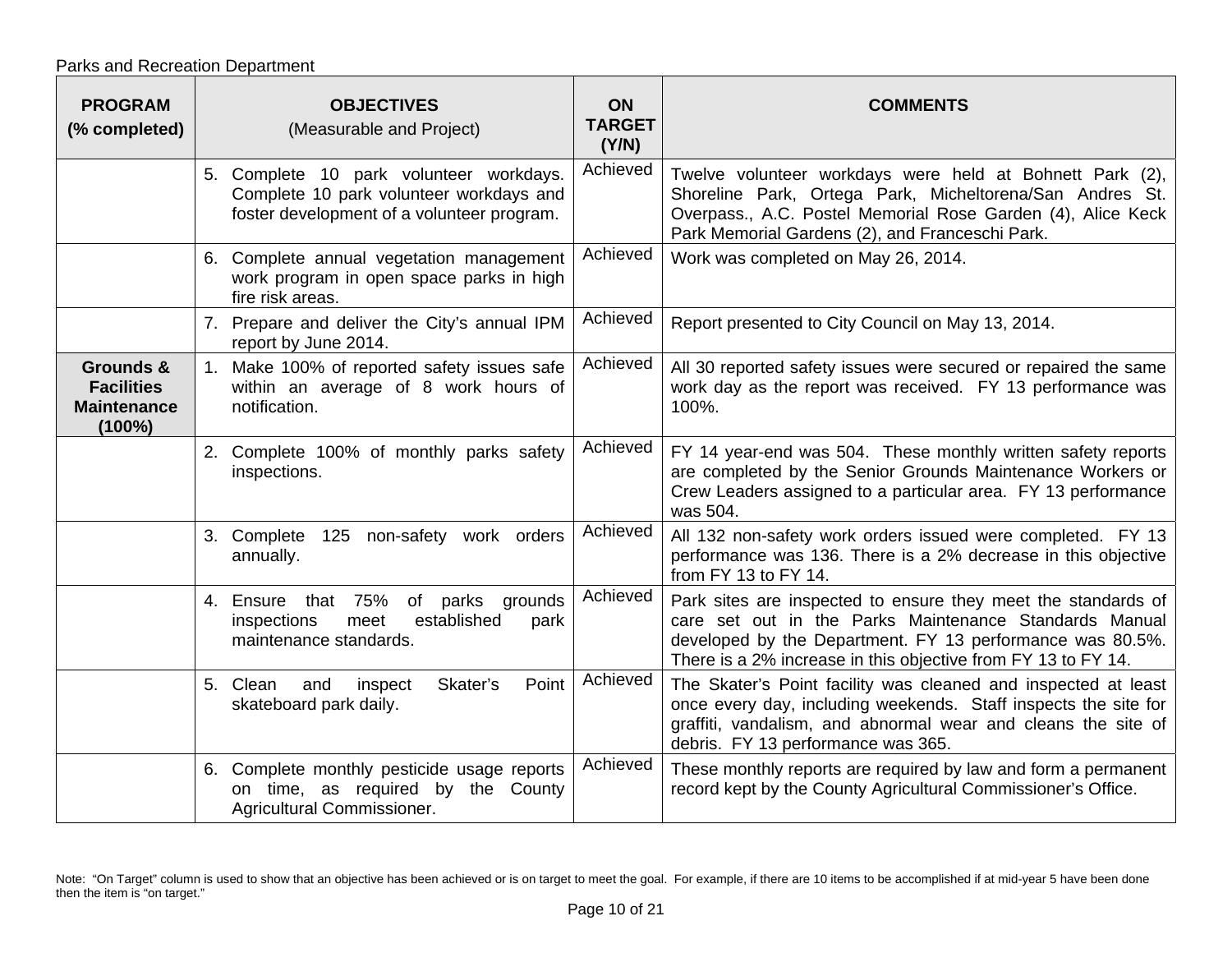| <b>PROGRAM</b><br>(% completed) | <b>OBJECTIVES</b><br>(Measurable and Project)                                                                                            | <b>ON</b><br><b>TARGET</b><br>(Y/N) | <b>COMMENTS</b>                                                                                                                                                                                                                            |
|---------------------------------|------------------------------------------------------------------------------------------------------------------------------------------|-------------------------------------|--------------------------------------------------------------------------------------------------------------------------------------------------------------------------------------------------------------------------------------------|
|                                 | 7. Renovate planter beds at A.C. Postel<br>Memorial Rose Garden, Alice Keck Park<br>Memorial Garden, and Chase Palm Park<br>Expansion.   | Achieved                            | Four planter beds were renovated at Alice Keck Park Memorial<br>Gardens. 200 roses were planted to replace dead or diseased<br>plants.                                                                                                     |
|                                 | 8. Aerate sports fields to encourage healthy<br>turf at Cabrillo, Chase Palm, Dwight<br>Murphy, Pershing, and MacKenzie twice a<br>year. | Achieved                            | Aeration was done twice at Cabrillo Ball Park, Chase Palm Park<br>soccer field, and Dwight Murphy, Pershing, and Mackenzie ball<br>fields.                                                                                                 |
|                                 | 9. Expand Park Ranger program to improve<br>public safety in all City parks.                                                             | Achieved                            | The Park Ranger program has been expanded by hiring a third<br>Park Ranger.                                                                                                                                                                |
| <b>Forestry</b><br>(67%)        | 1. Trim 5,200 street trees.                                                                                                              | <b>No</b>                           | FY 13 year-end was 4,734. FY 14 street trees trimmed was<br>4,921, a 4% increase over FY 13.                                                                                                                                               |
|                                 | 2. Trim 800 park and facility trees.                                                                                                     | Achieved                            | FY 13 year-end was 1,884. FY 14 year-end was 1,210, a 36%<br>decrease over FY 13; however, it was also 51% higher than the<br>target for FY 14.                                                                                            |
|                                 | 3. Maintain a tree replacement program by<br>planting as many trees as the average loss<br>(150).                                        | <b>No</b>                           | FY 13 year-end was 154. FY 14 year-end was 106. Due to the<br>declaration of a Stage Two Drought, fewer trees were planted in<br>FY 14. FY 14 was 31% decrease over FY13.                                                                  |
|                                 | 4. Complete 90% of service inspections<br>requested within 10 working days.                                                              | Achieved                            | FY 13 year-end was 97%. FY 14 was 96%                                                                                                                                                                                                      |
|                                 | 5. Inspect and act on 100% of tree ordinance<br>violations within 30 days.                                                               | Achieved                            | FY 13 year-end was 100%. FY 14 year-end was 100%.                                                                                                                                                                                          |
|                                 | 6. Maintain average tree pruning by staff at a<br>cost of \$210 per tree.                                                                | Achieved                            | FY 13 year-end was \$185. FY 14 year-end was \$193, a 4%<br>increase over FY 13.                                                                                                                                                           |
|                                 | 7. Maintain average tree pruning by contract<br>at a cost of \$126 per tree.                                                             | <b>No</b>                           | FY 13 year-end was \$102. FY 14 year-end was \$147, a 44%<br>increase over FY 13. In the $1st$ quarter we had a large emergency<br>tree contracted and in 4 <sup>th</sup> quarter the Milpas Street corridor trees<br>were costly to trim. |
|                                 | 8. Hold<br>annual<br>training<br>for<br>contractor/management companies related<br>to City Tree Preservation Policies.                   | Achieved                            | Training was held June 17, 2014.                                                                                                                                                                                                           |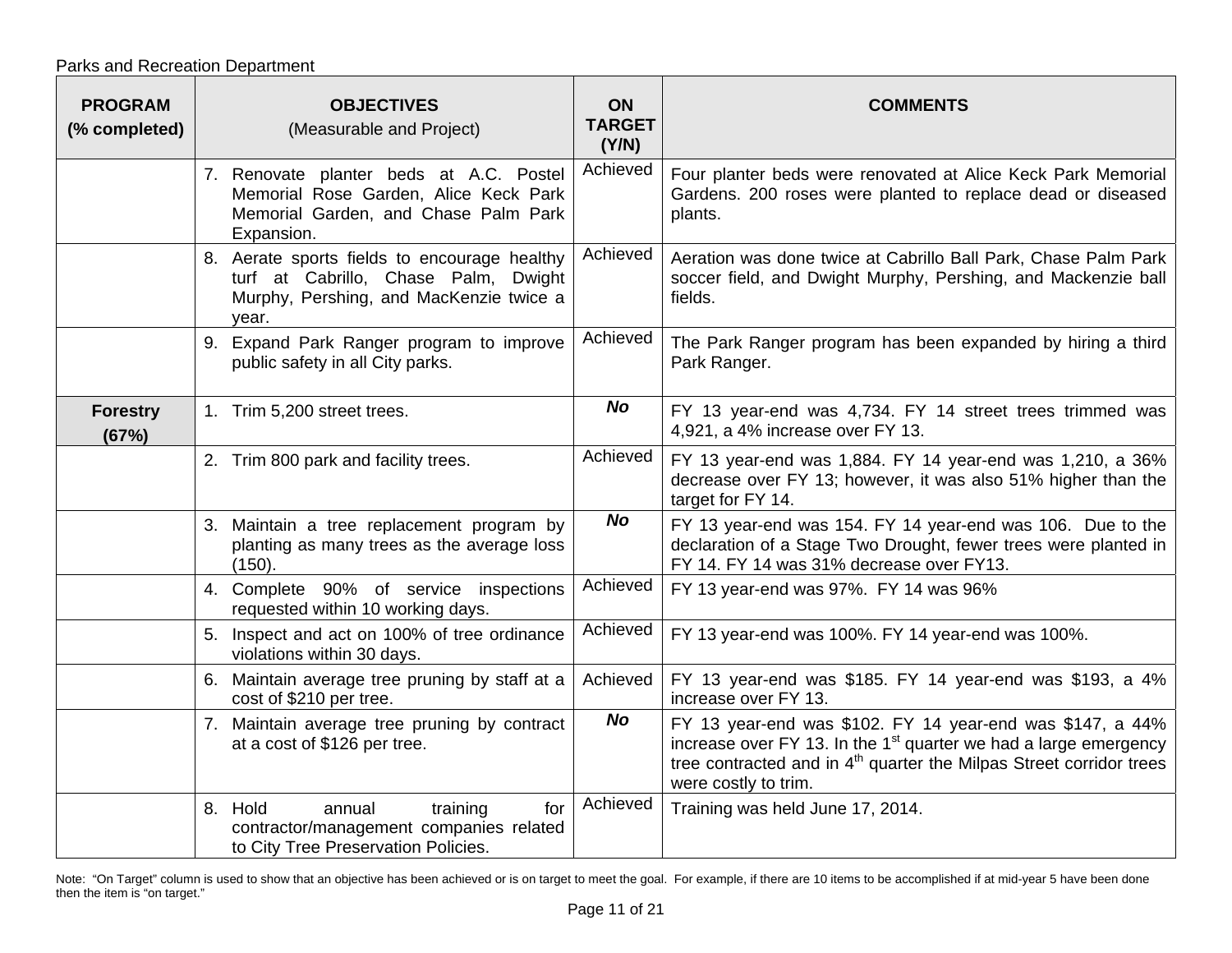| <b>PROGRAM</b><br>(% completed)                            |    | <b>OBJECTIVES</b><br>(Measurable and Project)                                                                           | ON<br><b>TARGET</b><br>(Y/N) | <b>COMMENTS</b>                                                                                                                                                                                                                                                                                                                                                                   |
|------------------------------------------------------------|----|-------------------------------------------------------------------------------------------------------------------------|------------------------------|-----------------------------------------------------------------------------------------------------------------------------------------------------------------------------------------------------------------------------------------------------------------------------------------------------------------------------------------------------------------------------------|
|                                                            |    | 9. Complete Arbor Day celebrations at three<br>schools.                                                                 | Achieved                     | Arbor Day Celebrations were held at seven schools.                                                                                                                                                                                                                                                                                                                                |
| <b>Beach</b><br><b>Maintenance</b><br>$(100\%)$            |    | 1. Groom beach sand on Leadbetter, West,<br>and East beaches 10 times between May<br>and October.                       | Achieved                     | FY 13 year-end was 11. FY 14 year-end was 11.                                                                                                                                                                                                                                                                                                                                     |
|                                                            |    | 2. Rake beach sand on Leadbetter, West, and<br>East beaches 6 times between November<br>and April.                      | Achieved                     | FY 13 year-end was 7.                                                                                                                                                                                                                                                                                                                                                             |
|                                                            | 3. | Hand clean the perimeter of Mission Creek<br>Lagoon on East Beach an average of 2<br>times per week.                    | Achieved                     | FY 13 was 108. FY 14 year-end was 110                                                                                                                                                                                                                                                                                                                                             |
|                                                            |    | 4. Hand clean Sycamore Creek Outfall an<br>average of 2 times per week to prevent<br>pollution from entering the ocean. | Achieved                     | FY 13 was 108. FY 14 year-end was 110.                                                                                                                                                                                                                                                                                                                                            |
|                                                            |    | 5. Complete Snowy Plover monitoring surveys<br>in conjunction with every beach grooming<br>and raking cycle.            | Achieved                     | The Biologist provided monitoring prior to beach grooming or<br>raking.                                                                                                                                                                                                                                                                                                           |
| <b>Recreation</b><br>Program<br><b>Management</b><br>(63%) | 1. | Manage division programs to achieve 75%<br>of performance objectives.                                                   | Achieved                     | The Recreation Division achieved 82% of their performance<br>Three programs: Youth Activities, Sports, and<br>objectives.<br>Neighborhood and Outreach Services achieved 100% of their<br>performance objectives bringing up the Division overall. FY 13<br>was 69%.                                                                                                              |
|                                                            |    | 2. Maintain Recreation Division expenditure<br>recovery at 54%<br>through<br>user fee<br>revenues.                      | Achieved                     | At year-end, FY 14 recovery is a 3% decrease below 58% in FY<br>13.                                                                                                                                                                                                                                                                                                               |
|                                                            | 3. | Negotiate and complete 20 annual co-<br>sponsorship<br>agreements<br>to enhance<br>recreation opportunities.            | <b>No</b>                    | In FY 14, 17 annual co-sponsorship agreements were negotiated<br>and completed. Girls Inc. and BiCi Centro moved to Independent<br>Contractor agreements and will not be renewed as co-<br>sponsorships. Two new agreements: Sweetwater Collaborative<br>and SBUSD Pupil Services will be added in FY 15, along with the<br>new SBUSD Joint Use, Park Ranger, and RAP agreements. |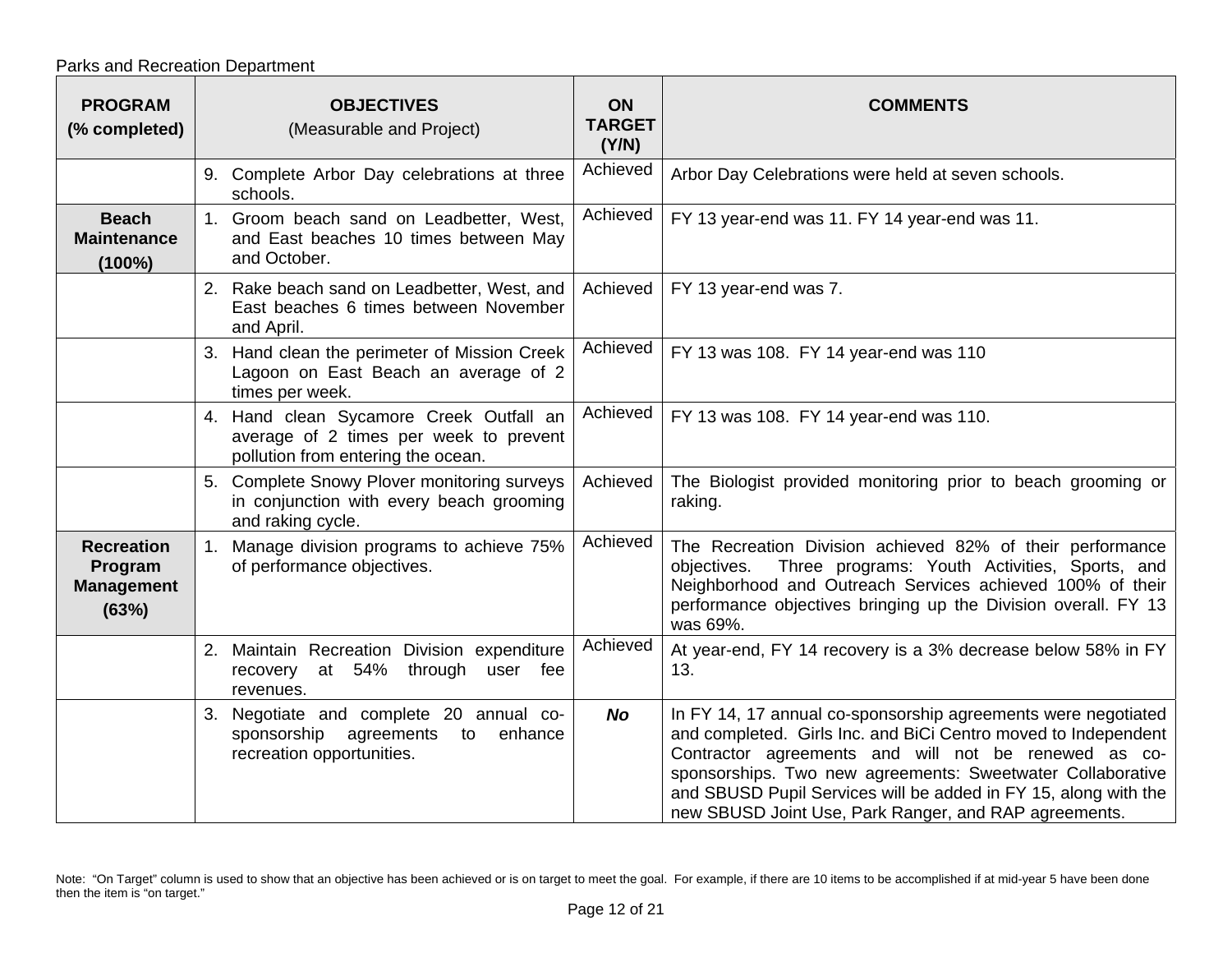Parks and Recreation Department

| <b>PROGRAM</b><br>(% completed) | <b>OBJECTIVES</b><br>(Measurable and Project)                                                                                                            | <b>ON</b><br><b>TARGET</b><br>(Y/N) | <b>COMMENTS</b>                                                                                                                                                                                                                                                                                                                                                                                                                   |
|---------------------------------|----------------------------------------------------------------------------------------------------------------------------------------------------------|-------------------------------------|-----------------------------------------------------------------------------------------------------------------------------------------------------------------------------------------------------------------------------------------------------------------------------------------------------------------------------------------------------------------------------------------------------------------------------------|
|                                 | 4. Achieve a minimum of 25,000 volunteer<br>hours to supplement city resources.                                                                          | No                                  | For FY 14, Recreation volunteerism was 22,836, down 13% from<br>26,280 hours in FY 13. Youth Activities saw the greatest decline<br>(34%) in the volunteer hours this year, because Junior<br>Counselors moved from volunteers to paid participants since they<br>were receiving full program benefits. Also, paid coaches instead<br>of volunteers are now used in Afterschool Sport Leagues to<br>improve coaching consistency. |
|                                 | Create and distribute a minimum of 20 e-<br>5.<br>Parks<br>newsletters<br>regarding<br>and<br>Recreation programs and services.                          | Achieved                            | FY 13 year-end was 18; FY14 was 32, a 78% increase                                                                                                                                                                                                                                                                                                                                                                                |
|                                 | 2014<br>Implement the FY<br>strategic<br>6.<br>fundraising plan to increase<br>grants,<br>donations, and sponsorships to support<br>Department programs. | Achieved                            | By year-end a total of \$116,496 was raised: \$50,750 in<br>sponsorship, \$40,500 in grants, \$5,246 in donations and \$20,000<br>through fundraising events. This was 179% of the FY 14<br>fundraising target. By year-end FY 13, \$98,724 was raised; FY<br>14 was an 18% increase. A total of six grants were written.                                                                                                         |
|                                 | 7. Develop annual marketing plan including all<br>marketing and advertising efforts by August<br>1, 2013.                                                | <b>No</b>                           | During the first and second quarters, marketing duties were<br>being completed by an hourly graphic designer. The permanent<br>Marketing Coordinator started work late December 2013. A<br>comprehensive marketing plan for the Parks and Recreation<br>Department will be completed in early FY 15.                                                                                                                              |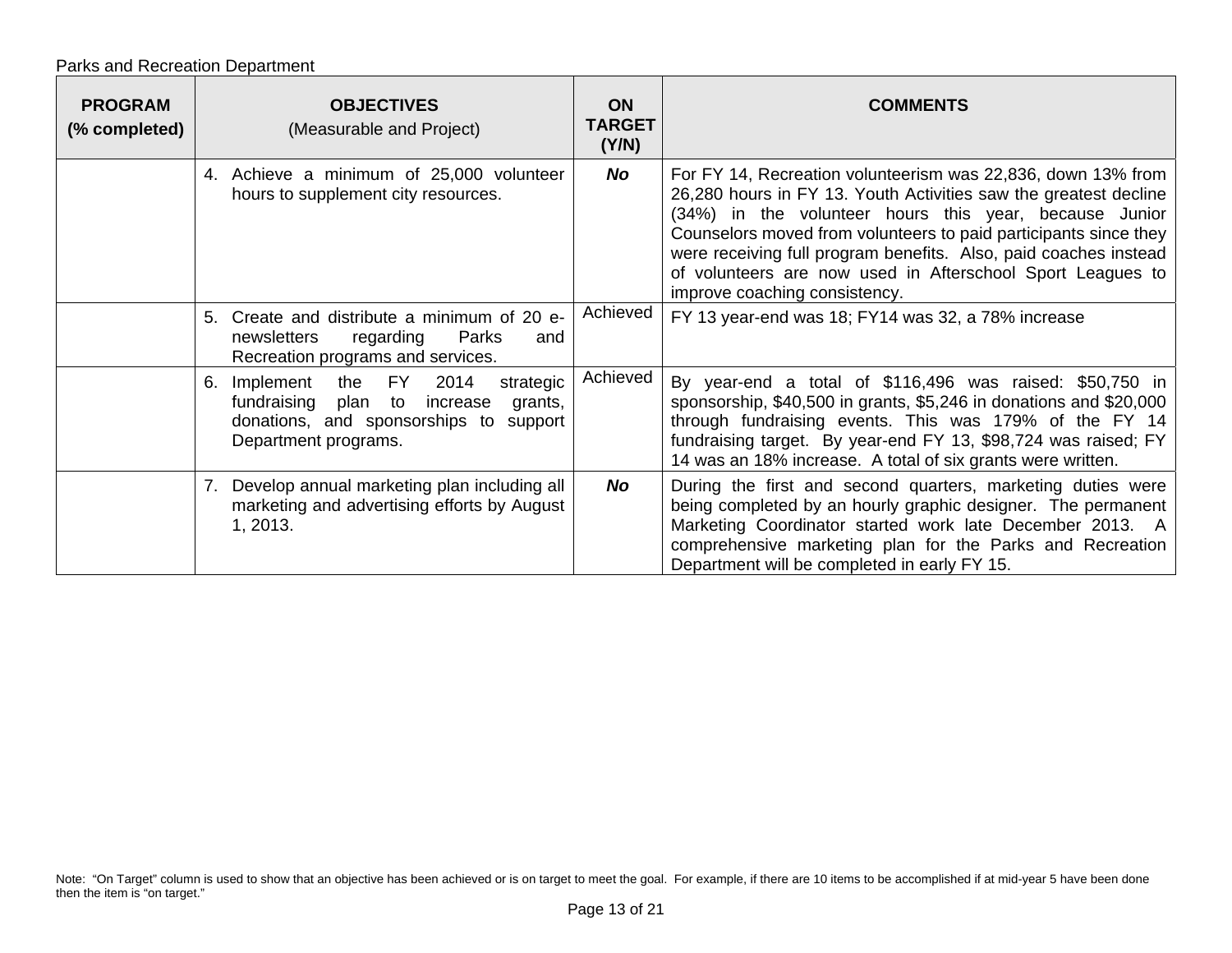| <b>PROGRAM</b><br>(% completed)                           | <b>OBJECTIVES</b><br>(Measurable and Project)                                                                                                                           | <b>ON</b><br><b>TARGET</b><br>(Y/N) | <b>COMMENTS</b>                                                                                                                                                                                                                                                                                                                                                                                                                                                                                                                                                                                                                                                                                                                                                                                                                                                                                                                                                                                                                                                                                                                                                                                                                                                                                                                                                                                                                                                                                                                                                                     |
|-----------------------------------------------------------|-------------------------------------------------------------------------------------------------------------------------------------------------------------------------|-------------------------------------|-------------------------------------------------------------------------------------------------------------------------------------------------------------------------------------------------------------------------------------------------------------------------------------------------------------------------------------------------------------------------------------------------------------------------------------------------------------------------------------------------------------------------------------------------------------------------------------------------------------------------------------------------------------------------------------------------------------------------------------------------------------------------------------------------------------------------------------------------------------------------------------------------------------------------------------------------------------------------------------------------------------------------------------------------------------------------------------------------------------------------------------------------------------------------------------------------------------------------------------------------------------------------------------------------------------------------------------------------------------------------------------------------------------------------------------------------------------------------------------------------------------------------------------------------------------------------------------|
|                                                           | 8. Initiate a least five new and creative<br>marketing and/or website ideas to increase<br>recreation program visibility<br>and help<br>increase program participation. | Achieved                            | More than five new and creative marketing and/or website ideas<br>were implemented in FY 14. Here are just five of them. A<br>Neighborhood and Outreach Services fold-out brochure was<br>created, printed, and distributed to the community.<br>The<br>Department's presence on Yelp! (yelp.com, a social media<br>review site for businesses and venues) was increased. The<br>eRecreation online registration system for Parks and Recreation<br>classes and camps homepage was redesigned with simple<br>instructions and large, mobile-friendly graphics to increase<br>usability and ease of registration for participants and their<br>families. The Department received approval for new social media<br>presences; specifically Twitter, Instagram, and Pinterest. The<br>existing Facebook page was used more often and in a more<br>strategic way, to maximize visibility based on the Facebook<br>EdgeRank algorithm, posting more images, using hashtags for<br>greater visibility through tag streams, and featuring major<br>Department events with Facebook event pages to increase<br>attendee participation and publicity. The Department's Facebook<br>audience grew from 136 likes on July 1, 2013, to 1,554 likes on<br>June 30, 2014. Facebook promoted (paid) posts and Google<br>AdWords were used to supplement existing print advertising for<br>Department programs and events, leading to increased website<br>clicks and event participation. Programs utilizing these web-<br>based advertising methods saw boosts in registration over last<br>year. |
| <b>Facilities &amp;</b><br><b>Special Events</b><br>(67%) | 1. Achieve 105 outdoor wedding ceremony<br>reservations in City parks or beaches.                                                                                       | <b>No</b>                           | At year-end, FY 14 had 82 wedding ceremonies compared to 88<br>in FY 13, a 7% decrease. The trend of fewer wedding<br>ceremonies is due to the greater venue competition in the<br>marketplace.                                                                                                                                                                                                                                                                                                                                                                                                                                                                                                                                                                                                                                                                                                                                                                                                                                                                                                                                                                                                                                                                                                                                                                                                                                                                                                                                                                                     |
|                                                           | 2. Achieve 550 picnic site rentals in City parks<br>or beaches.                                                                                                         | Achieved                            | At year-end, FY 14 had 673 picnic site rentals compared to 638<br>in FY 13, a 5% increase.                                                                                                                                                                                                                                                                                                                                                                                                                                                                                                                                                                                                                                                                                                                                                                                                                                                                                                                                                                                                                                                                                                                                                                                                                                                                                                                                                                                                                                                                                          |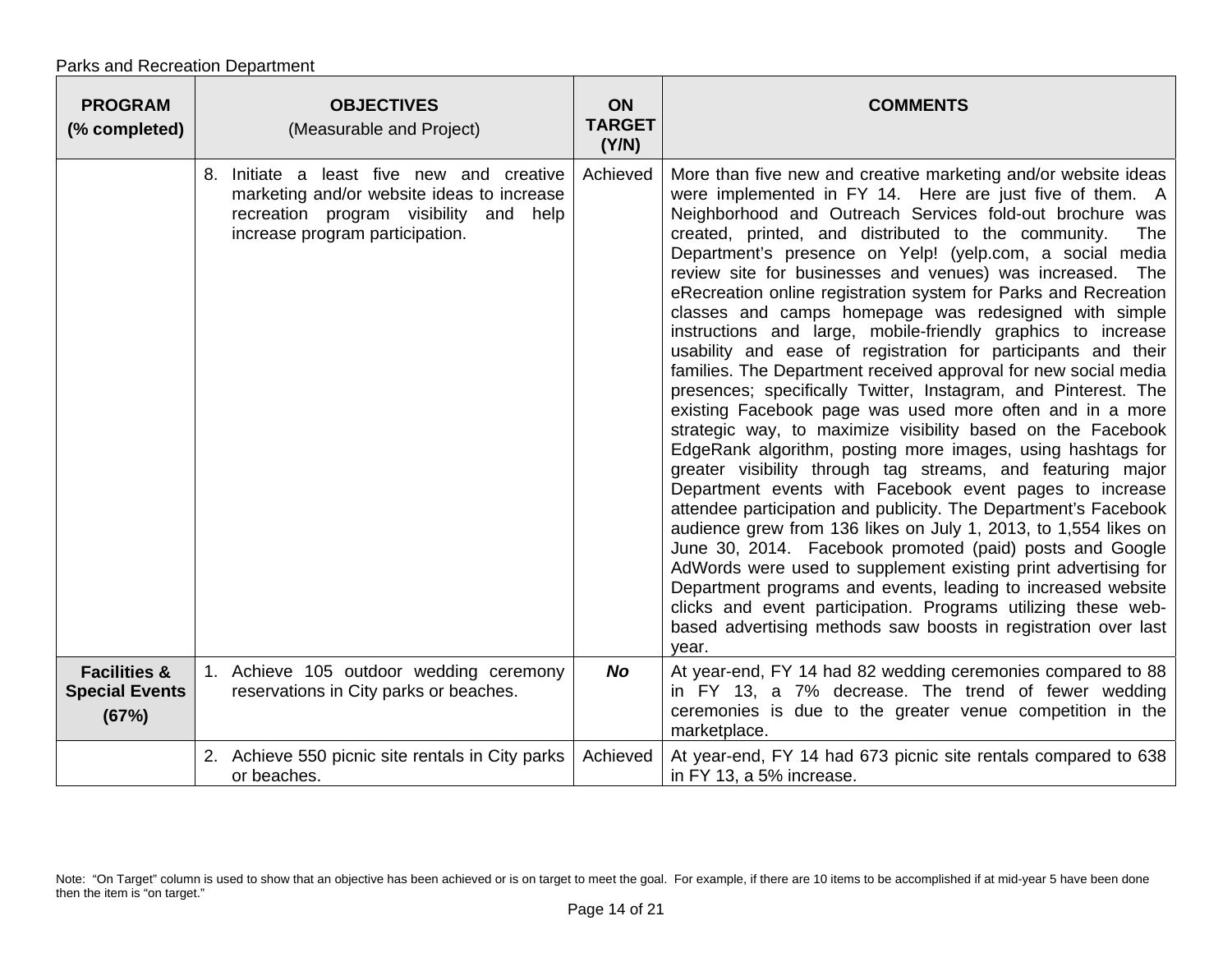Parks and Recreation Department

| <b>PROGRAM</b><br>(% completed) | <b>OBJECTIVES</b><br>(Measurable and Project)                                                                                                                                  | ON<br><b>TARGET</b><br>(Y/N) | <b>COMMENTS</b>                                                                                                                                                                                                                                                                                                                                                                                                   |
|---------------------------------|--------------------------------------------------------------------------------------------------------------------------------------------------------------------------------|------------------------------|-------------------------------------------------------------------------------------------------------------------------------------------------------------------------------------------------------------------------------------------------------------------------------------------------------------------------------------------------------------------------------------------------------------------|
|                                 | 3. Achieve 50 Saturday and Sunday rentals at<br>the MacKenzie Adult Building and Ortega<br>Welcome House.                                                                      | Achieved                     | At year-end, FY 14 had 52 Saturday and Sunday rentals in these<br>buildings compared to 47 in FY 13, a 10.6% increase. One<br>reason for this increase is because the Neighborhood &<br>Outreach Services section has eliminated alcohol use at their<br>locations in response to neighborhood concerns, so renters are<br>being referred to these two buildings for which the policies have<br>not been changed. |
|                                 | 4. Work with community organizations to<br>facilitate 100 public special events held in<br>park facilities.                                                                    | Achieved                     | At year-end, FY 14 had 116 public special events compared to<br>118 in FY 13, less than a 2% decrease. This change is not<br>alarming, since some events are one-time only events that do not<br>recur.                                                                                                                                                                                                           |
|                                 | 5. Achieve 95% "good" to "excellent" survey<br>response ratings for overall customer<br>satisfaction with beachfront rental facilities.                                        | Achieved                     | At year-end, FY 14 had 100% overall customer satisfaction with<br>beachfront rental facilities compared to 99% in FY 13.                                                                                                                                                                                                                                                                                          |
|                                 | 6. Increase to 45 Friday and Sunday rentals at<br>the Cabrillo Pavilion Arts Center.                                                                                           | <b>No</b>                    | At year-end, FY 14 had 32 Fridays and Sundays rented<br>compared to 40 Fridays and Sundays in FY 13, a 20% decrease.<br>Unfortunately, this decrease in Friday and Sunday rentals at the<br>Cabrillo Pavilion mirrors the decrease in Saturday rentals<br>experienced in FY 14, all due to strong competition from other<br>venues.                                                                               |
|                                 | 7. Achieve \$185,000 in revenue for Chase<br>Palm Park Center and Casa Las Palmas<br>indoor facility rentals.                                                                  | <b>No</b>                    | At year-end, FY 14 had \$183,403 in revenue for these two<br>facilities compared to \$151,506 in FY 13, a \$31,897 or 21%<br>increase. While we were below target by \$1,597, the increase<br>over FY 13 is a positive sign.                                                                                                                                                                                      |
|                                 | 8. Plan and coordinate City-sponsored major<br>special events (Fiesta, Summer Solstice,<br>Oak Park Ethnic Festivals, and 4 <sup>th</sup> of July).                            | Achieved                     | During the 1st quarter of FY 14, the 4th of July, Fiesta, and Oak<br>Park Ethnic Festivals were successfully completed, though the<br>majority of work occurred in the spring with the pre-planning<br>meetings and numerous discussions to ensure they happen with<br>minimal problems.                                                                                                                          |
|                                 | 9. Work with Finance to reduce from 49 to 20<br>the number of revenue accounts in program<br>6121; reflecting the type of outdoor rental<br>use instead of by park site. (NEW) | Achieved                     | FY 14 Revenue budgets reflect this change, but "re-pointing"<br>CLASS revenue and transfer of accrued revenue to correct<br>accounts was delayed by the Munis implementation. This project<br>was fully completed in the 4th quarter.                                                                                                                                                                             |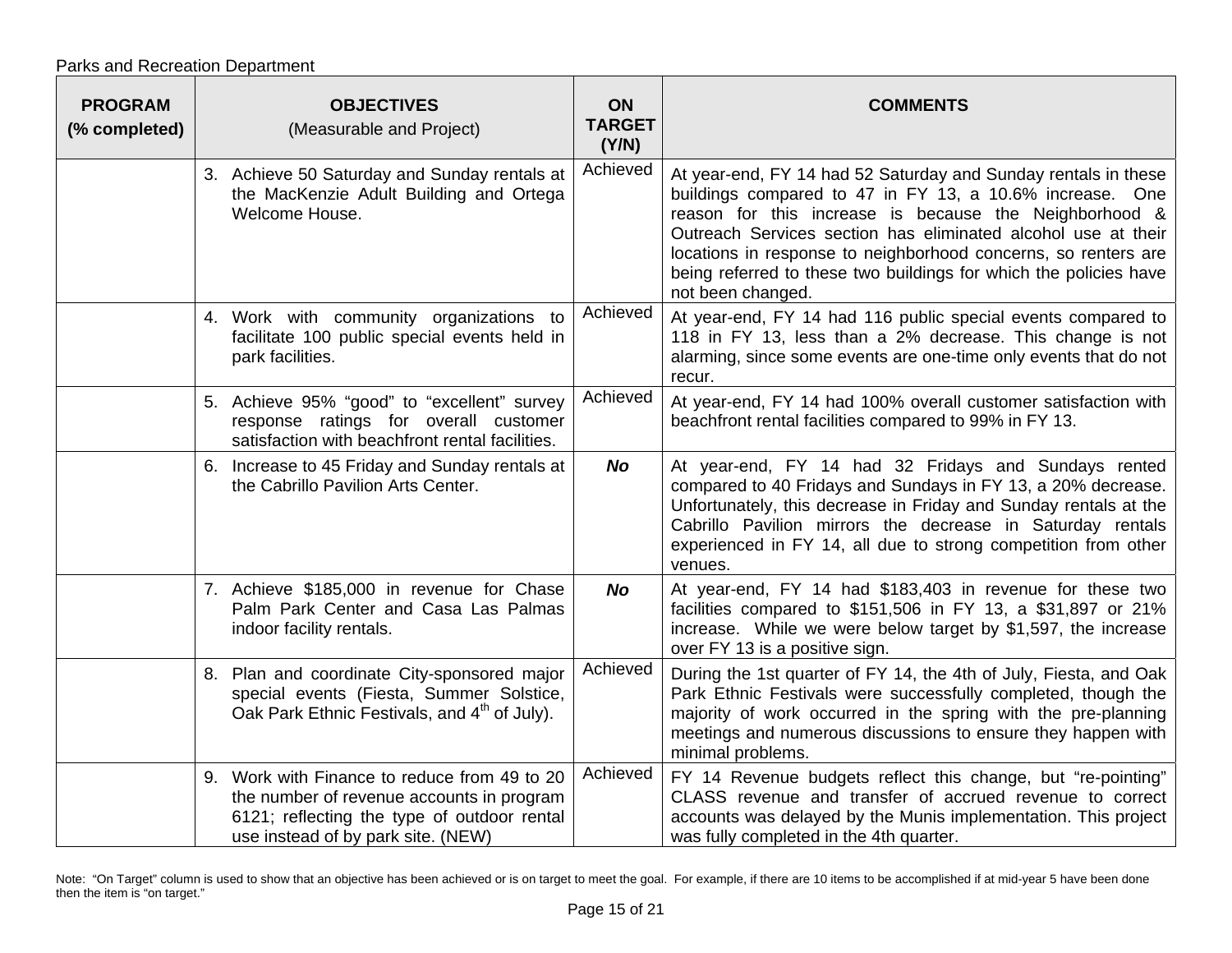| <b>PROGRAM</b><br>(% completed)            | <b>OBJECTIVES</b><br>(Measurable and Project)                                                                                                                                                                                                    | <b>ON</b><br><b>TARGET</b><br>(Y/N) | <b>COMMENTS</b>                                                                                                                                                                                                                                                                                                                                                                                                        |
|--------------------------------------------|--------------------------------------------------------------------------------------------------------------------------------------------------------------------------------------------------------------------------------------------------|-------------------------------------|------------------------------------------------------------------------------------------------------------------------------------------------------------------------------------------------------------------------------------------------------------------------------------------------------------------------------------------------------------------------------------------------------------------------|
| Youth<br><b>Activities</b><br>$(100\%)$    | 1. Provide 330 unduplicated participants with<br>Recreation Afterschool Programs at four<br>elementary schools.                                                                                                                                  | Achieved                            | Year-end FY 14 reflects a 32% increase from the FY 13 year-end<br>total of 342. Enrollment includes 251 full registrations and 199<br>drop-in passes.                                                                                                                                                                                                                                                                  |
|                                            | 2. Provide 1,200 participants with summer<br>camps, spring camps and clinics.                                                                                                                                                                    | Achieved                            | Participation for FY 14 is 1,267, a 4% decrease from the FY 13<br>year-end total of 1,316. Offerings and participant size of<br>programs fluctuate annually. Girls Rock, which hosted 65<br>participants in June FY 13, was not offered in FY 14 due to the<br>lack of a suitable facility.                                                                                                                            |
|                                            | 3. Provide 885 unduplicated participants with<br>summer drop-in recreation programs at<br>three sites.                                                                                                                                           | Achieved                            | The second summer of additional funding from the Wood<br>Claeyssens Foundation allowed 100% of participants to enroll.<br>Subtotals at the three Summer Fun sites included 224 at the<br>Westside Neighborhood Center, 411 at Monroe, and 410 at<br>Franklin Elementary Schools, for a total of 1,045 participants.                                                                                                    |
|                                            | 4. Provide 250 children four years old and up<br>with new innovative revenue generating<br>programs.                                                                                                                                             | Achieved                            | There were 259 registrations for new programs. FY 14 "New"<br>Youth Programs included: Edu Craft Robotics, Coding and<br>Circuitry camps, Bizzy Girls Entrepreneurship Camp, Spotlight<br>Kids Theater Camp, and New PEAK Adventure Camps including;<br>Physics of Angry Birds, Chopped, Survivor, and Shark Week.<br>Program registrations for "new, innovative" programs are only<br>counted the first year offered. |
|                                            | 5. Work with Neighborhood and Outreach<br>Services and Housing Authority to provide<br>"Fun on the Run" Mobile Recreation at food<br>distributions and other community special<br>events five times per year that target low<br>income families. | Achieved                            | Visited Westside Neighborhood Center, McKinley, and Franklin<br>Summer Fun one day per week for six weeks. Provided activities<br>at the Family Health and Fitness Fair in September.                                                                                                                                                                                                                                  |
|                                            | 6. Work with local non-profits to provide<br>innovative free educational programs that<br>focus on healthy eating and increasing<br>physical activity at 12 program sites.                                                                       | Achieved                            | Continued with SPARK curriculum and trainings for all A-OK and<br>RAP staff. Through summer, continued with Share our Strengths<br>and SBUSD Nutrition Services Program to deliver the Food 4<br>Kids program at Summer Fun.                                                                                                                                                                                           |
| <b>Active Adults</b><br>& Classes<br>(60%) | 1. Serve 7,000 participants through the Swing,<br>Ballroom, and Contra dance programs.                                                                                                                                                           | <b>No</b>                           | FY 14 year-end was 6,586. FY 13 year-end was 7,289 for a<br>decrease of 10%. Fewer Saturday dances have been scheduled<br>this Fiscal Year.                                                                                                                                                                                                                                                                            |

Note: "On Target" column is used to show that an objective has been achieved or is on target to meet the goal. For example, if there are 10 items to be accomplished if at mid-year 5 have been done then the item is "on target."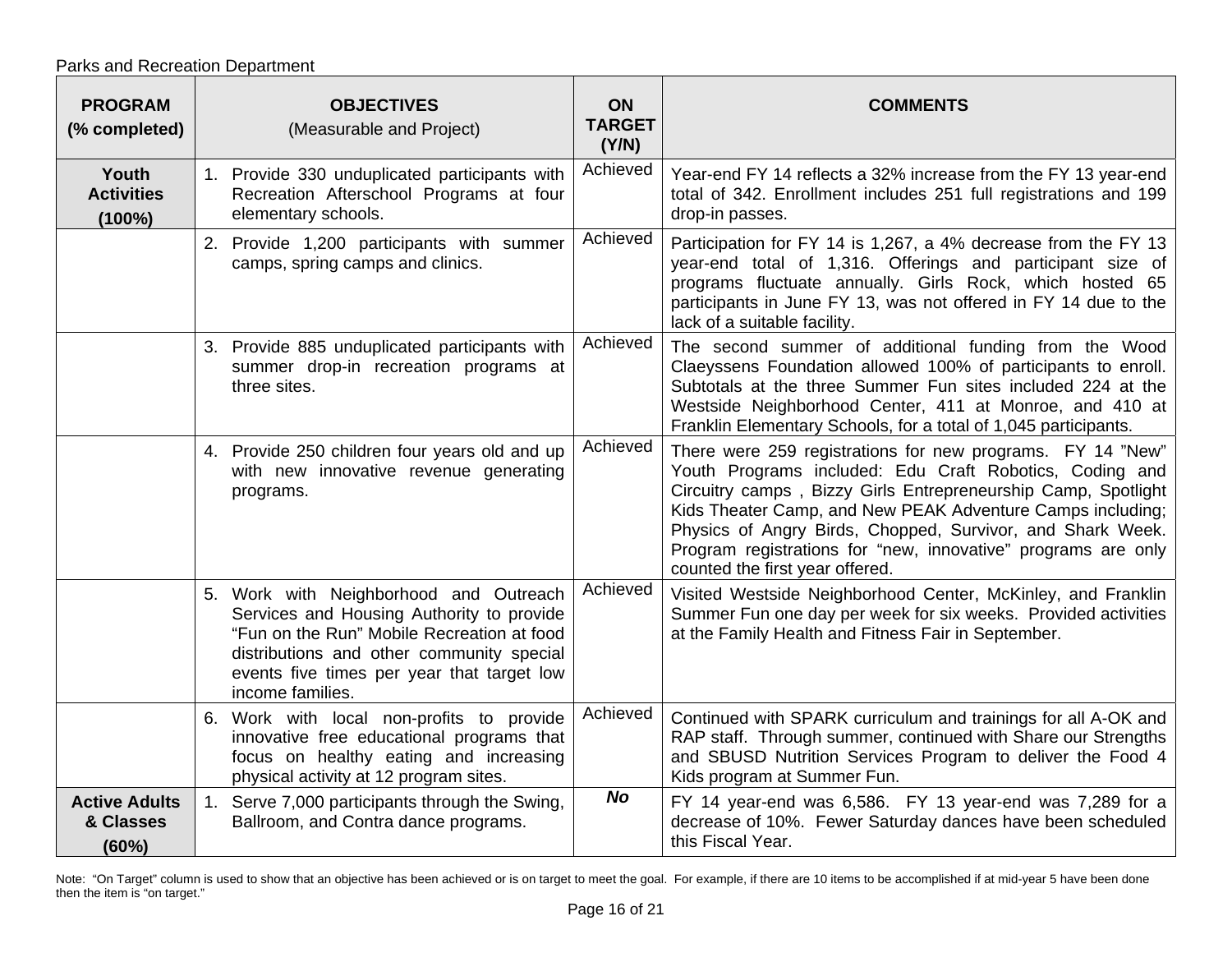| <b>PROGRAM</b><br>(% completed) | <b>OBJECTIVES</b><br>(Measurable and Project)                                                                                                                                                                                  | <b>ON</b><br><b>TARGET</b><br>(Y/N) | <b>COMMENTS</b>                                                                                                                                                                                                                                                                                             |
|---------------------------------|--------------------------------------------------------------------------------------------------------------------------------------------------------------------------------------------------------------------------------|-------------------------------------|-------------------------------------------------------------------------------------------------------------------------------------------------------------------------------------------------------------------------------------------------------------------------------------------------------------|
|                                 | 2. Serve 2,250 participants in adult and youth<br>contract classes at Carrillo Recreation<br>Center.                                                                                                                           | <b>No</b>                           | FY 14 year-end was 1,675. FY 13 year-end was 2,572 for a<br>decrease of 35%. Several long-standing adult dance classes<br>have seen continued decreases in participation. Under-<br>performing classes will be eliminated in FY 15 to make room for<br>new opportunities.                                   |
|                                 | Carrillo<br>3. Maintain community<br>of<br>use<br>Recreation Center and Carrillo Street Gym<br>at 8,500 hours.                                                                                                                 | Achieved                            | FY 14 year-end was 8,814. FY 13 year-end was 9,195 for a<br>decrease of 4%. Swing Dance has reduced their weeknight<br>class offerings accounting for much of this decrease.                                                                                                                                |
|                                 | 4. Achieve 30 event rentals at the Carrillo<br><b>Recreation Center.</b>                                                                                                                                                       | Achieved                            | FY 14 year-end was 40. FY 13 year-end was 26 for an increase<br>of 54%. Word-of-mouth has spread from non-profit and private<br>rental groups.                                                                                                                                                              |
|                                 | <b>CLASS</b><br>implement<br>5. Investigate<br>and<br>upgrades to support Department's activity<br>registration and eRecreation. Recommend<br>staff training and new upgrades to address<br>and improve customer satisfaction. | Achieved                            | Staff reviewed Active's recommended upgrade from CLASS and<br>began exploring other software packages to prepare for an end<br>of support of CLASS scheduled for November 2017.                                                                                                                             |
| <b>Aquatics</b><br>(86%)        | 1. Maintain high quality and sanitary public<br>swimming pool facilities resulting in zero<br>mandated pool closures.                                                                                                          | Achieved                            | All swimming facilities passed their annual health inspections. In<br>FY 13 there were zero mandated closures.                                                                                                                                                                                              |
|                                 | 2. Achieve 95% "good" to "excellent" overall<br>customer satisfaction rate with aquatics<br>programs.                                                                                                                          | Achieved                            | Surveys for summer camp programs offered during 4th quarter<br>FY 14 have not been received. FY 13 was 97%.                                                                                                                                                                                                 |
|                                 | 3. Achieve<br>870<br>youth<br>swim<br>lesson<br>registrations.                                                                                                                                                                 | No                                  | FY 13 was 716. FY 14 was 833. FY 14 represents an increase<br>of 16% due to an additional 62 participants in the grant-funded<br>"free learn to swim program" during first quarter. Target was not<br>achieved due to lower swim lesson registrations in our fee-based<br>early summer swim lesson program. |
|                                 | 4. Provide 45 scholarships to aquatic camp<br>programs.                                                                                                                                                                        | Achieved                            | Forty-nine scholarships were awarded in FY 14.<br>FY 14<br>represents a 9% increase over FY 13, due to four additional<br>scholarships being awarded to the Jr. Lifeguard program from<br>outside funding sources.                                                                                          |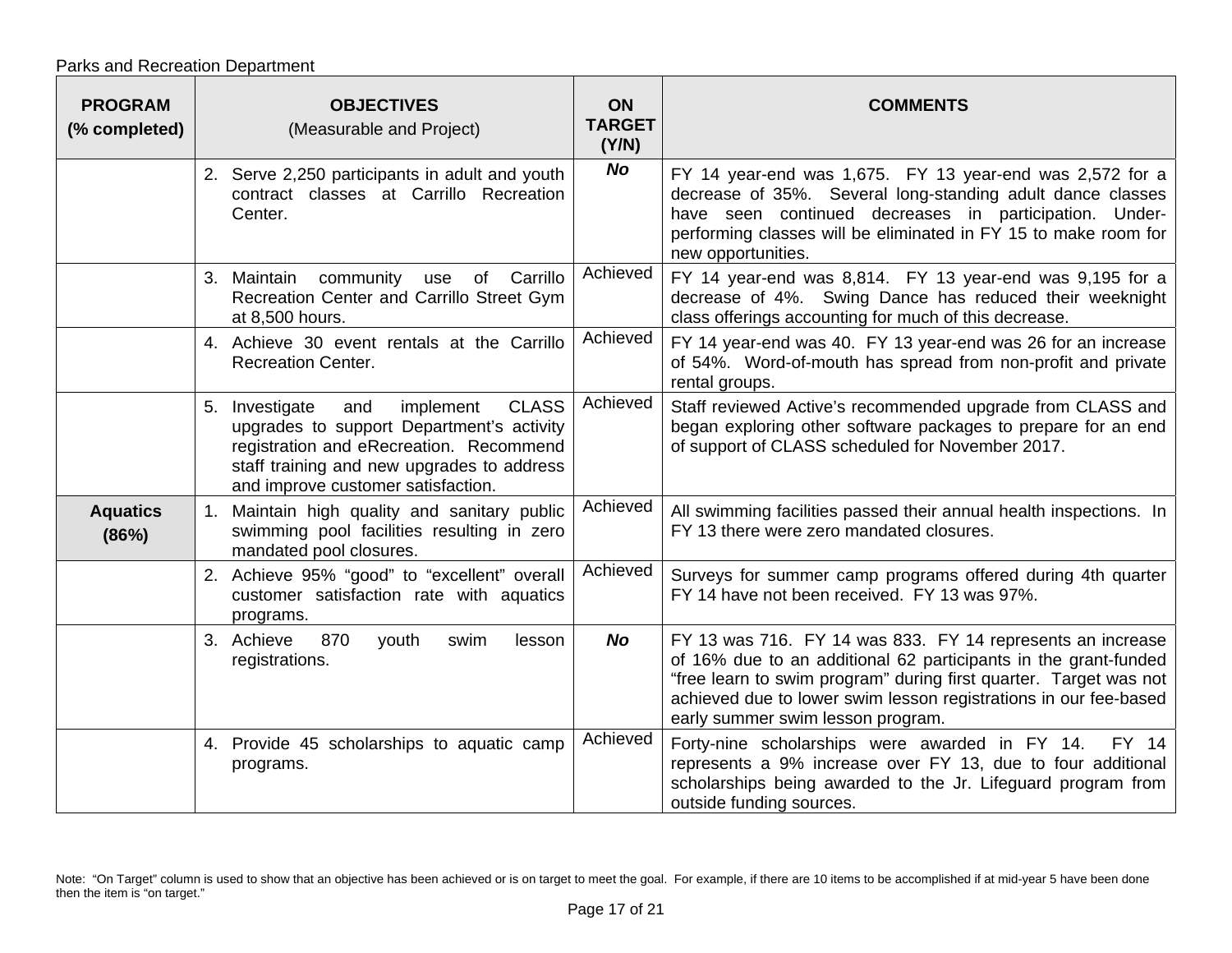| <b>PROGRAM</b><br>(% completed) | <b>OBJECTIVES</b><br>(Measurable and Project)                                                                                                          | <b>ON</b><br><b>TARGET</b><br>(Y/N) | <b>COMMENTS</b>                                                                                                                                                                                     |
|---------------------------------|--------------------------------------------------------------------------------------------------------------------------------------------------------|-------------------------------------|-----------------------------------------------------------------------------------------------------------------------------------------------------------------------------------------------------|
|                                 | 5. Retain 55% of aquatic summer staff hourly<br>employee annual retention to ensure<br>consistent quality programming.                                 | Achieved                            | FY 14 is 72%; an increase of 18% compared to FY 13. A total of<br>61 out of a possible 85 seasonal hourly employees returned for<br>the 2014 summer season.                                         |
|                                 | 6. Complete the replacement of the ADA<br>accessible wheelchair elevators servicing<br>the locker room and pool deck at Los<br>Baños swimming pool.    | Achieved                            | Installation was scheduled for the middle of June; however, the<br>project was delayed until July 16th due to permitting and<br>manufacturer delays.                                                |
|                                 | Implement the expansion of the seasonal<br>7.<br>beach lifeguard services to West Beach by<br>May 24, 2014.                                            | Achieved                            | The West Beach lifeguard tower was placed in service Memorial<br>Day weekend 2014, for the seasonal beach lifeguard program                                                                         |
| <b>Sports</b><br>$(100\%)$      | 1. Achieve 1,800 registrations in youth sports<br>programs.                                                                                            | Achieved                            | FY 13 total was 1,859 participants. FY 14 participation of 2,051<br>represents a 10% increase.                                                                                                      |
|                                 | 2. Achieve 1,800 registrations for adult sports<br>programs.                                                                                           | Achieved                            | FY 13 total was 1,853 participants. FY 14 participation of 2,979<br>represents a 61% increase due to new men's flag football league<br>and new men's and women's beach volleyball league divisions. |
|                                 | 3. Achieve 95% "good" to "excellent" annual<br>response ratings<br>for<br>overall<br>survey<br>customer satisfaction with youth sports<br>programs.    | Achieved                            | FY 13 total was 93%. FY 14 represents a 2% increase. A total of<br>725 surveys were emailed to participants with 70 surveys<br>returned (9% return rate).                                           |
|                                 | 4. Achieve 90% "good" to "excellent" annual<br>ratings<br>response<br>for<br>overall<br>survey<br>customer satisfaction with adult sports<br>programs. | Achieved                            | FY 13 total was 93%. No change for FY 14 total. 466 surveys<br>were emailed to participants in this annual survey with 98<br>returned (21% return rate).                                            |
|                                 | 8,000<br>5. Facilitate<br>of<br>community<br>use<br>programmable hours at 7 City sports fields<br>and 10 school district sports fields.                | Achieved                            | FY 13 total was 7,179. FY 14 programmable hours of 9,258<br>represents an increase of 29% due to favorable weather.                                                                                 |
|                                 | 6. Develop a minimum of 2 new camps,<br>clinics, and sports programs and classes<br>for FY 14.                                                         | Achieved                            | Created new adult flag football league and new men's and<br>women's doubles beach volleyball league divisions.                                                                                      |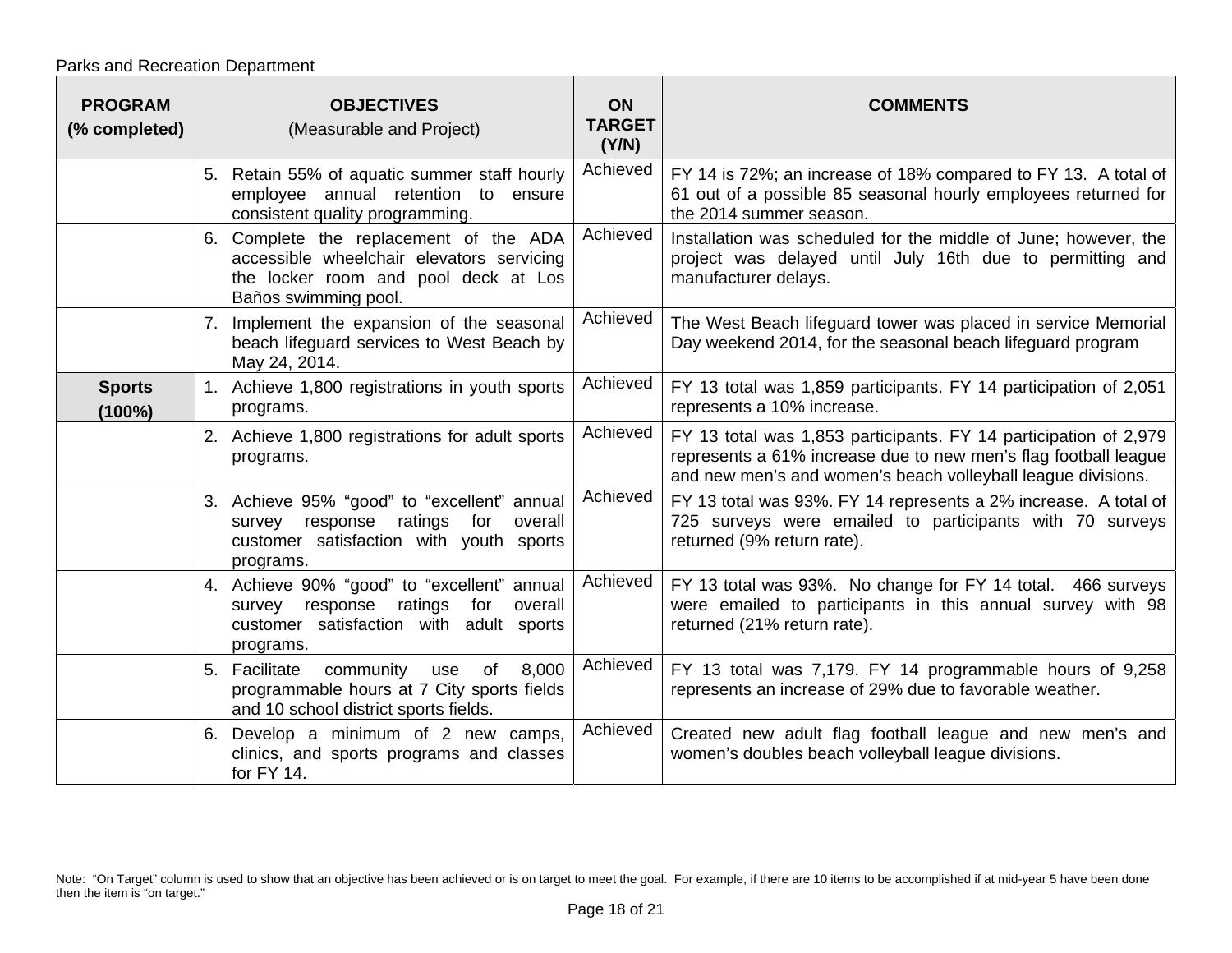| <b>PROGRAM</b><br>(% completed)                            |    | <b>OBJECTIVES</b><br>(Measurable and Project)                                                                                                            | <b>ON</b><br><b>TARGET</b><br>(Y/N) | <b>COMMENTS</b>                                                                                                                                                                                                                                                                            |
|------------------------------------------------------------|----|----------------------------------------------------------------------------------------------------------------------------------------------------------|-------------------------------------|--------------------------------------------------------------------------------------------------------------------------------------------------------------------------------------------------------------------------------------------------------------------------------------------|
| <b>Tennis</b><br>(67%)                                     |    | 1. Provide 600 hours of group lessons on an<br>annual basis.                                                                                             | <b>No</b>                           | FY 13 total was 620. FY 14 was 573, which shows an 8%<br>decline, due to fewer participants in junior lessons, most likely in<br>response to an increase in junior programming at Elings Park.<br>The number of adult participants in lessons remains steady.                              |
|                                                            |    | 2. Sell 2,200 Daily Tennis Permits.                                                                                                                      | <b>No</b>                           | FY 13 total was 2,131. FY 14 was 1,823, a 14% decrease.<br>Annual permit sales continue to be steady with a 2% increase.<br>Additionally, some local players are moving to the free public<br>courts in Goleta.                                                                            |
|                                                            |    | 3. Manage 1,200 hours of fee based facility<br>court rentals.                                                                                            | Achieved                            | FY 13 total was 1,684. FY 14 was 1,752. FY 14 reflects a 4%<br>increase with a new junior high performance clinic rental this<br>spring.                                                                                                                                                   |
|                                                            |    | 4. Provide 1,500 court hours to local agencies<br>for youth program.                                                                                     | Achieved                            | FY 13 total was 1,790. FY 14 was 2,090, an increase of 17%.                                                                                                                                                                                                                                |
|                                                            |    | Distribute a tennis e-newsletter twice a year<br>to the tennis community.                                                                                | Achieved                            | The newsletter is usually distributed in March and September to<br>coordinate with the Activity Guide.                                                                                                                                                                                     |
|                                                            |    | 6. Secure competitive quotes in order to<br>complete the court resurfacing project at<br>the Municipal Tennis Facility by September,<br>2014             | Achieved                            | Work is scheduled to be completed by September 2014.                                                                                                                                                                                                                                       |
| Neighborhood<br>& Outreach<br><b>Services</b><br>$(100\%)$ | 1. | 14,000<br>Provide<br>distribution<br>food<br>to<br>residents (duplicated) annually<br>through<br>Farmer's Market, Brown Bag and Food<br>Pantry programs. | Achieved                            | FY 14 reflects an increase of 6,871 or 22% above 30,528 in FY<br>13. Economic hardship, as well as, word- of-mouth publicity<br>contributes to the increase.                                                                                                                               |
|                                                            |    | 2. Provide 7 outreach, neighborhood projects<br>or special events annually.                                                                              | Achieved                            | FY 13 year-end was 12. Events included the Children's Health<br>Fair, Neighborhood Health Fair, Bikes 4 Youth, Political<br>Candidates Forum, and Santa Barbara Beautiful. Fourth quarter<br>included a Youth Council Leadership Conference and the No Kid<br>Hungry Summer Food Kick Off. |
|                                                            |    | 3. Maintain an average daily attendance of 25<br>teens at the Franklin Teen Drop-In Center.                                                              | Achieved                            | FY 14 was 27, a 42% increase over FY 13 year-end of 19. The<br>center is averaging 20 to 30 teens daily depending on the<br>activities offered.                                                                                                                                            |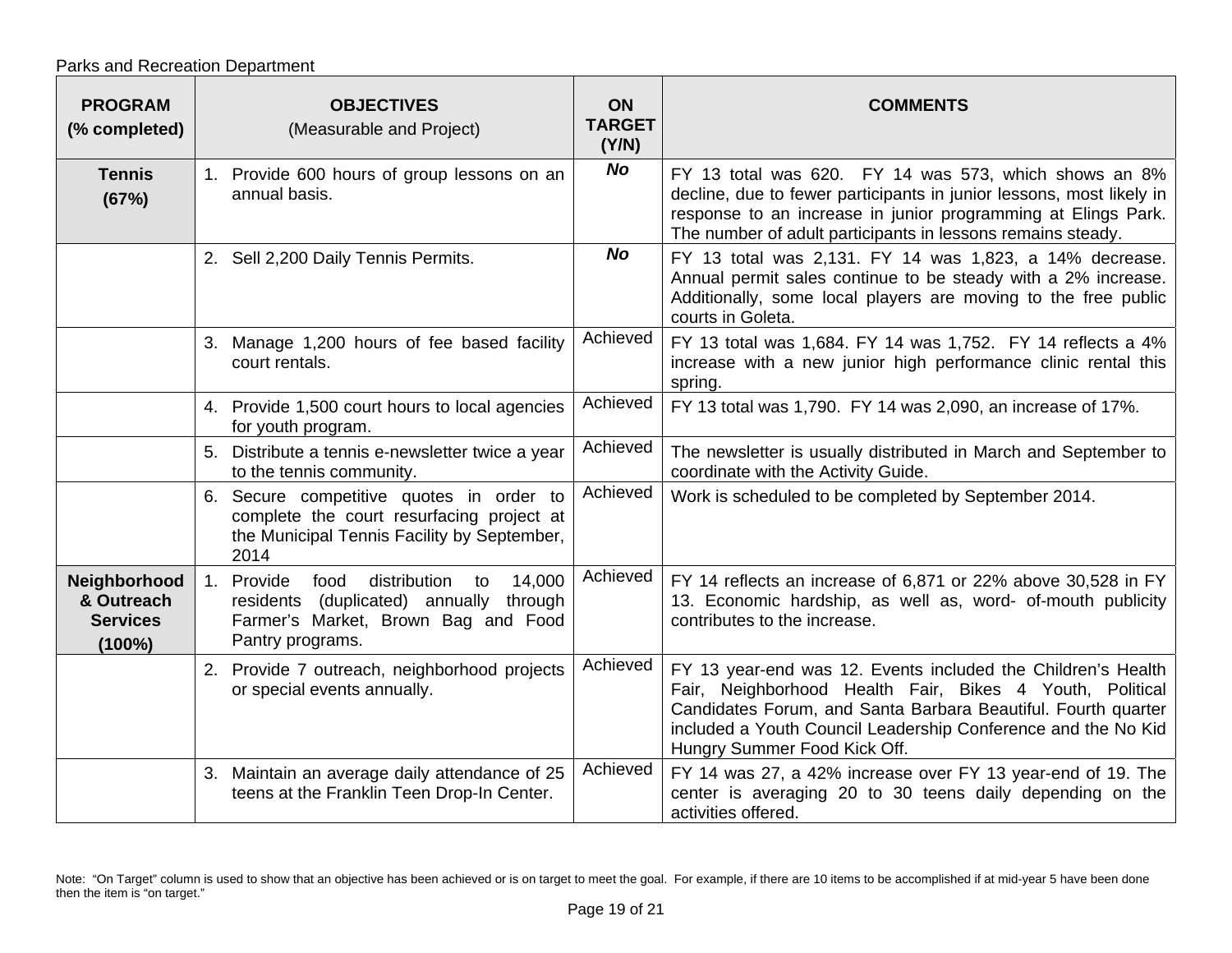| <b>PROGRAM</b><br>(% completed) | <b>OBJECTIVES</b><br>(Measurable and Project)                                                                                                                                                                     | ON<br><b>TARGET</b><br>(Y/N) | <b>COMMENTS</b>                                                                                                                                                                                                                                                                                                                                                                                                                                                                                                                                                                                                                                                                                                                                                                                                                                                                                                                                               |
|---------------------------------|-------------------------------------------------------------------------------------------------------------------------------------------------------------------------------------------------------------------|------------------------------|---------------------------------------------------------------------------------------------------------------------------------------------------------------------------------------------------------------------------------------------------------------------------------------------------------------------------------------------------------------------------------------------------------------------------------------------------------------------------------------------------------------------------------------------------------------------------------------------------------------------------------------------------------------------------------------------------------------------------------------------------------------------------------------------------------------------------------------------------------------------------------------------------------------------------------------------------------------|
|                                 | 4. Process 2,100 applications for facility<br>reservations for community, private, and<br>public events at 3 community centers.                                                                                   | Achieved                     | FY 13 year-end was 1,491. FY 14 was 2,296, which reflects an<br>increase of 54%. The increase is partly attributed to new program<br>collaborations and MOUs with the Santa Barbara Unified School<br>District for use of the Westside Neighborhood Center for the<br>Quetzal High School classrooms; and, with the County of Santa<br>Barbara for Women, Infants, & Children (WIC) Program services<br>at the Franklin Center. Overall, this objective was achieved<br>despite ceasing reservations to alcohol-related events.                                                                                                                                                                                                                                                                                                                                                                                                                               |
|                                 | 5. Register 100 teens (in NOS programs,<br>services and activities).                                                                                                                                              | Achieved                     | New objective. For FY 14, 171 teens were registered in<br>scheduled activities. This objective was changed from FY 13 to<br>reflect teens registered in activities versus duplicated attendance.<br>This allows staff to monitor and work with a manageable number<br>of youth within available staff time.                                                                                                                                                                                                                                                                                                                                                                                                                                                                                                                                                                                                                                                   |
|                                 | 6. Coordinate the submission of a grant<br>request from the Neighborhood Advisory<br>Council for the Community Development<br>Block Grant program and Neighborhood<br>Improvement Task Force by December<br>2013. | Achieved                     | Neighborhood and Outreach Services submitted three grants:<br>Westside Center Restroom Renovation; Youth Employment; and<br>Arts Alliance, and received funding totaling \$164,282.                                                                                                                                                                                                                                                                                                                                                                                                                                                                                                                                                                                                                                                                                                                                                                           |
|                                 | 7. Identify<br>5 action items where<br>Neighborhood Advisory Council and Santa<br>Barbara Youth Council advised city staff<br>and action was taken to address and<br>resolve the item.                            | Achieved<br>the              | The Neighborhood Advisory Council recommended three CDBG<br>projects to staff: Westside Restroom Renovation; Voluntario<br>street access ramps; and playground equipment at Parque de<br>Los Niños. The Council also made a request to City Council for<br>additional street light funding, with \$25,000 approved, and took<br>action on five separate FY 14 Neighborhood Enhancement<br>Projects totaling \$19,722. The Youth Council suggested methods<br>to encourage more teens to participate in the application<br>process. The recommendation from the Youth Council included<br>a brief training to applicants, tour of City Council Chambers, and<br>assigned a member of the sitting Youth Council as a buddy to<br>encourage teens to apply. Other recommendations during this<br>period included educational training to teens about the water<br>drought and an open forum in order to make suggestions to the<br>City Council on E-cigarettes. |